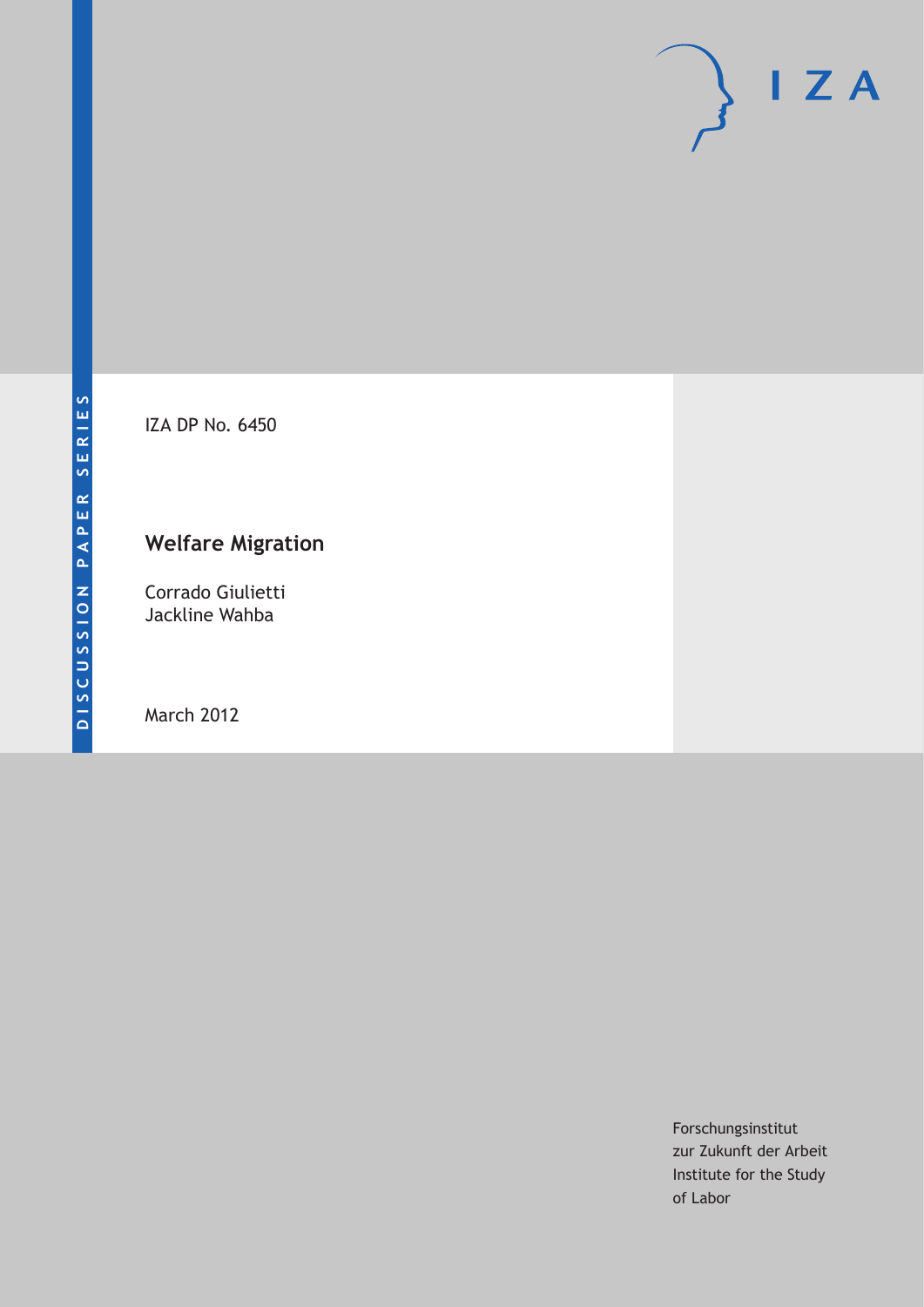# **Welfare Migration**

#### **Corrado Giulietti**  *IZA*

#### **Jackline Wahba**

*University of Southampton and IZA* 

#### Discussion Paper No. 6450 March 2012

IZA

P.O. Box 7240 53072 Bonn Germany

Phone: +49-228-3894-0 Fax: +49-228-3894-180 E-mail: [iza@iza.org](mailto:iza@iza.org)

Any opinions expressed here are those of the author(s) and not those of IZA. Research published in this series may include views on policy, but the institute itself takes no institutional policy positions.

The Institute for the Study of Labor (IZA) in Bonn is a local and virtual international research center and a place of communication between science, politics and business. IZA is an independent nonprofit organization supported by Deutsche Post Foundation. The center is associated with the University of Bonn and offers a stimulating research environment through its international network, workshops and conferences, data service, project support, research visits and doctoral program. IZA engages in (i) original and internationally competitive research in all fields of labor economics, (ii) development of policy concepts, and (iii) dissemination of research results and concepts to the interested public.

IZA Discussion Papers often represent preliminary work and are circulated to encourage discussion. Citation of such a paper should account for its provisional character. A revised version may be available directly from the author.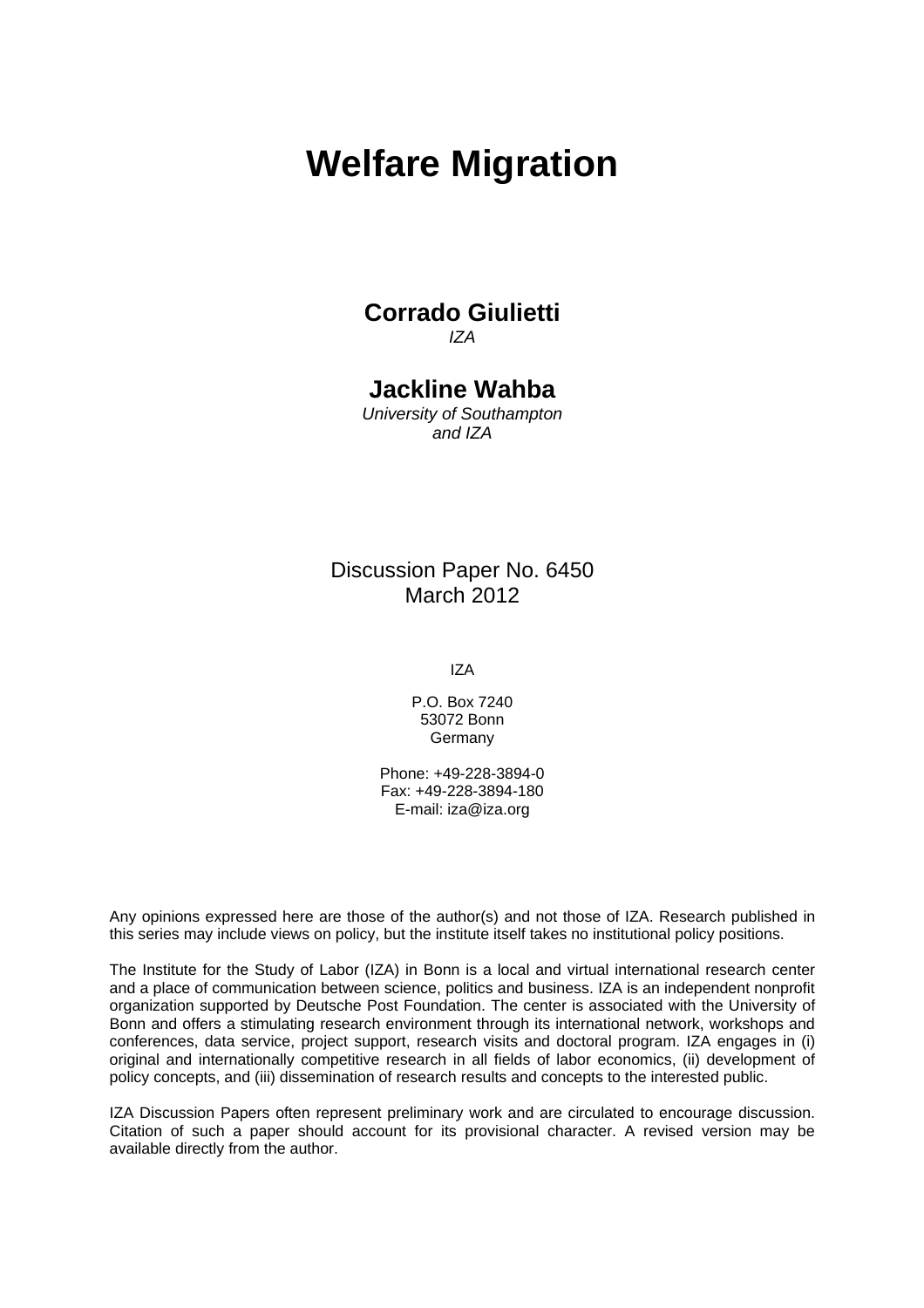IZA Discussion Paper No. 6450 March 2012

## **ABSTRACT**

## **Welfare Migration[\\*](#page-2-0)**

This chapter reviews and discusses major theories and empirical studies about the welfare magnet hypothesis, i.e. whether immigrants are more likely to move to countries with generous welfare systems. Although economic theory predicts that welfare generosity affects the number, composition and location of immigrants, the empirical evidence is rather mixed. We offer possible explanations for the existence of such mixed evidence and highlight that the literature so far has overlooked the presence of different migration regimes, as well as the possibility of reverse causality between welfare spending and immigration.

JEL Classification: H53, J61, J68

Keywords: immigration, welfare spending

Corresponding author:

Corrado Giulietti IZA P.O. Box 7240 53072 Bonn Germany E-mail: [Giulietti@iza.org](mailto:Giulietti@iza.org)

 $\overline{a}$ 

<span id="page-2-0"></span><sup>\*</sup> Forthcoming in "International Handbook of the Economics of Migration". The authors are grateful to an anonymous referee and to the editors Amelie F. Constant and Klaus F. Zimmermann for valuable suggestions and comments on an earlier draft.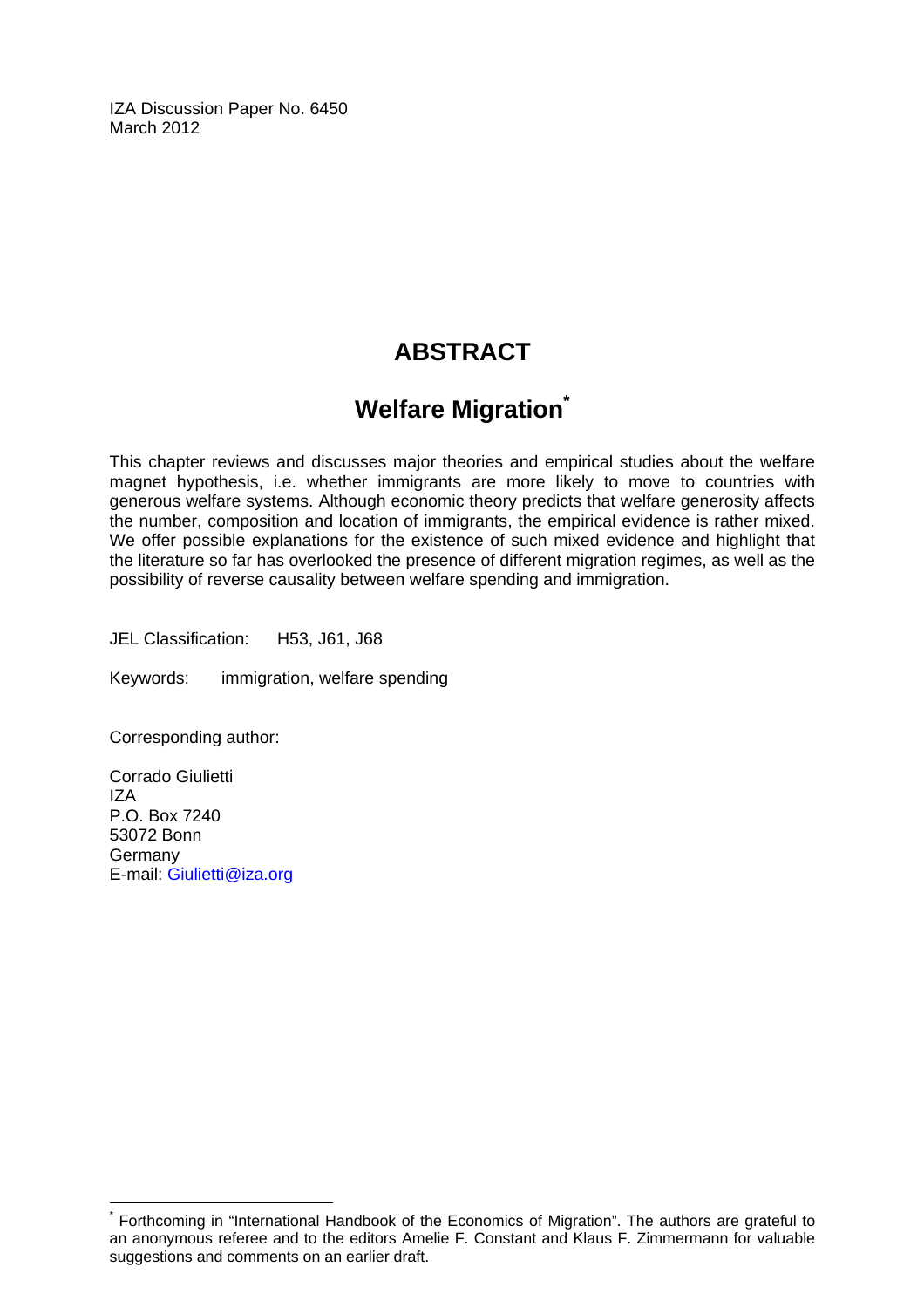### 1 Introduction

For a long time economists have analyzed the consequences of immigration in the host countries, and they have always been interested in why migration occurs and what its determinants are. Yet while there is a well-established body of literature focusing on the push and pull factors of immigration, such as wage differentials, macroeconomic conditions and social networks (see [Mayda,](#page-18-0) [2010](#page-18-0) for a survey), only recently has the topic of "welfare migration" – i.e. whether immigrants are more likely to move to countries with generous welfare systems – generated substantial interest among scholars (a seminal work being [Borjas,](#page-17-0) [1999;](#page-17-0) see also the forthcoming 2012 special issue of the International Journal of Manpower on "Migration, the Welfare State, and European Labor Markets").

At the same time, however, public worries about welfare migration have been growing. In recent years a controversial debate has erupted on whether immigrants are exploiting the welfare system. The concern is that immigrants move to countries with generous welfare and receive social benefits without sufficiently contributing to the system. As an example of this widespread perception, the 2009 Eurobarometer – a survey which monitors public opinion in the European Union – reports that as many as 51 per cent of the individuals in the sample believe that immigrants do not contribute to taxes as much as they benefit from social services (such as health) and welfare programs [\(European Commission,](#page-18-1) [2010\)](#page-18-1). Despite the intrinsic caveats implied by the use of opinion surveys  $-$  e.g. public opinions towards immigrants are somewhat influenced by the business cycle [\(Boeri,](#page-17-1) [2010\)](#page-17-1) – this figure is symptomatic of the widespread perceptions about welfare migration. (For further reference about public opinions on immigration, see the chapter on attitudes towards migrants in this volume).

This chapter contributes to the debate on this topical question in two ways. First we review and discuss major theories and empirical studies on the welfare magnet hypothesis; and second we critically assess how the literature has developed and what the major challenges for future research in this topic are.

The chapter is organized as follows: in Section 2 we provide an overview of welfare and immigration in a selected group of Member States of the Organisation for Economic Co-operation and Development (OECD). In Section 3 we review major theoretical works that model the relationship between welfare and immigration. These studies predict that welfare programs affect the number, composition and location of immigrants. We then survey two strands of the empirical literature on the welfare magnet hypothesis in Sections 4 and 5, where we first examine studies on whether immigrants are more likely to be welfare users than natives and then review studies on whether immigrants choose countries or regions with generous welfare systems. The empirical evidence is rather mixed. Several studies have found no evidence that welfare attracts immigrants; others document the existence of a welfare magnet effect – albeit the economic impact is often moderate. We outline possible reasons behind such contrasting evidence and emphasize that the majority of the studies have overlooked the existence of different migration regimes, as well as the possibility of reverse causality between welfare spending and immigration. We conclude in Section 6.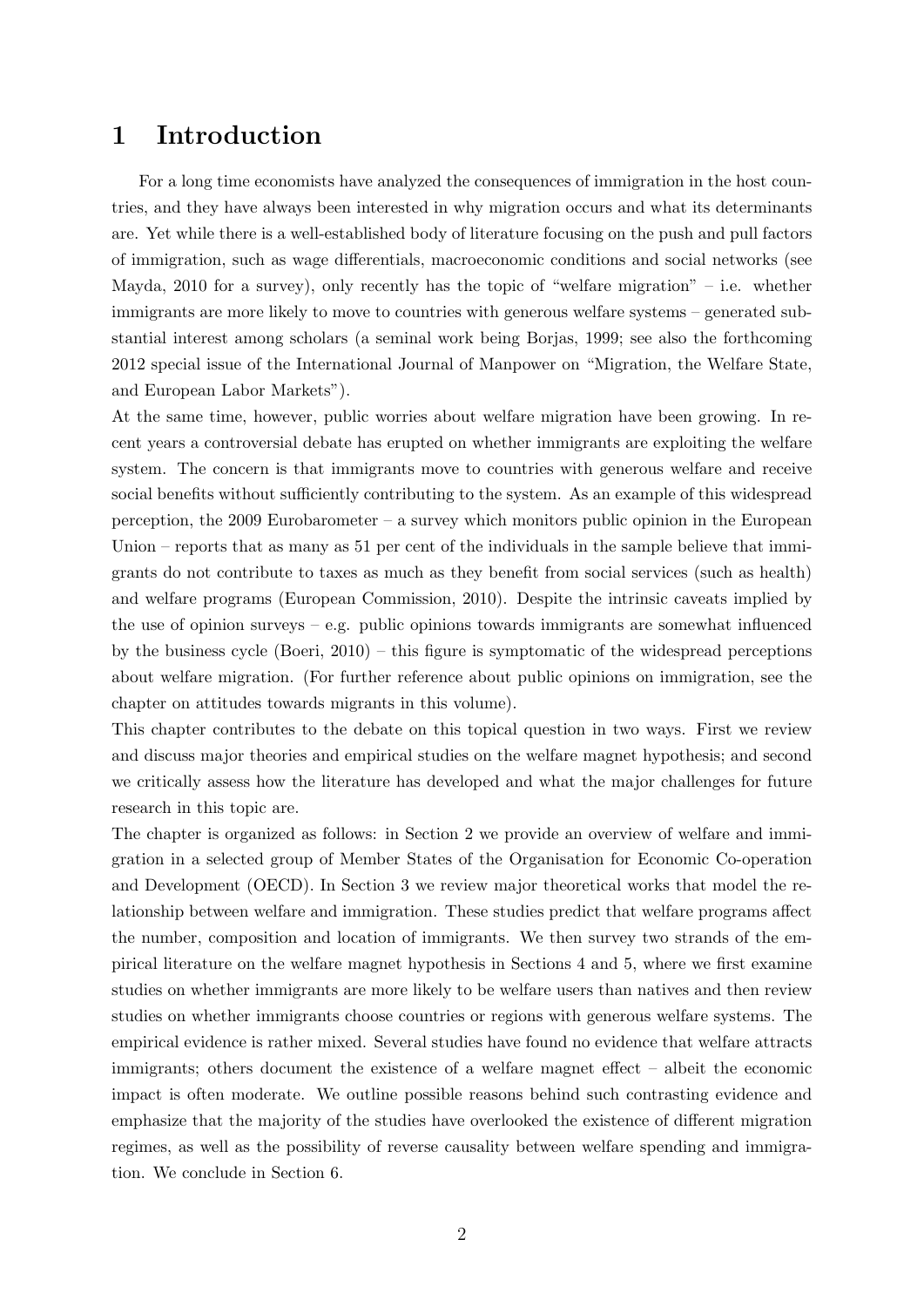### 2 Immigration and welfare: patterns and trends

#### 2.1 Social expenditure patterns

Welfare refers to public programs with "social transfers" or "social benefits" [\(Adema and](#page-17-2) [Ladaique,](#page-17-2) [2009\)](#page-17-2). In general it is possible to define two broad types of benefits: contributory and non-contributory. The former includes unemployment insurance, which is compulsory in most OECD countries, and old-age public pensions (in countries where there is a public provision). The latter comprises of both universal income support programs, conceived as the financial assistance of last resort (e.g. social assistance) and means-tested programs designed to reduce the impact of vulnerable economic and social conditions (e.g. unemployment assistance and housing benefits).<sup>[1](#page-4-0)</sup> Eligibility and coverage of these benefits vary from one country to another. The standard approach in the welfare migration literature is to consider measures that capture welfare state generosity. While several measures have been considered in the literature, the descriptive statistics presented in this section are based on social expenditure in per cent of gross domestic product (GDP), as this is thought to capture well the extent of resources that a government devotes to social protection and it is also a measure which is fairly comparable across countries and over time.[2](#page-4-1)

A snapshot of welfare generosity is outlined in Figure [1,](#page-5-0) where the social expenditure and its components in OECD countries with the highest immigration incidence are depicted for 2007, the most recent period for which data are available. The figure provides a picture of welfare expenditure and includes major areas of spending (both cash and in-kind benefits). These areas have been defined as in [Adema et al.](#page-17-3) [\(2011\)](#page-17-3) and consist of: pensions, income support, health and other expenditure. Figure [1](#page-5-0) shows that there is substantial variation in social expenditure across countries. The highest social expenditure is found in France, where spending is nearly twice as high as that of Australia, Ireland and the United States – the three countries with the lowest welfare spending in 2007.

There are also substantial differences in welfare components. Italy has the largest relative spending on pensions, absorbing nearly 60 per cent of the total resources. Pension spending is also particularly high in other Southern European countries, such as Greece and Portugal, but also in Austria and France. These high levels reflect both a different mix of welfare policies as well as the particular demographic trends of these countries. Spending on income support – which includes unemployment insurance benefits as well as active labor market policies – is relatively higher in Scandinavian countries. Countries with larger economies such as Canada,

<span id="page-4-1"></span><span id="page-4-0"></span><sup>1</sup>For a more detailed classification see: [Adema and Ladaique,](#page-17-2) [2009](#page-17-2)

<sup>&</sup>lt;sup>2</sup>A recent study by [De Giorgi and Pellizzari](#page-17-4) [\(2009\)](#page-17-4) investigates the welfare migration hypothesis, focusing on an indirect measure of spending, the net replacement rate (NRR), defined as the share of working income that is transferred, through unemployment benefits, to individuals who become unemployed. Another possibility to classify welfare generosity would be to look at the duration of the benefits or at their eligibility criteria. Nevertheless it transpires that these alternative measures are highly correlated with spending. As an exercise, we have accessed OECD data about a particular type of welfare – unemployment insurance – and obtained measures about total spending, NRR and durations. Comparing data for 27 countries, we find a correlation of 0.53 between spending and NRR and a correlation of 0.61 between spending and durations.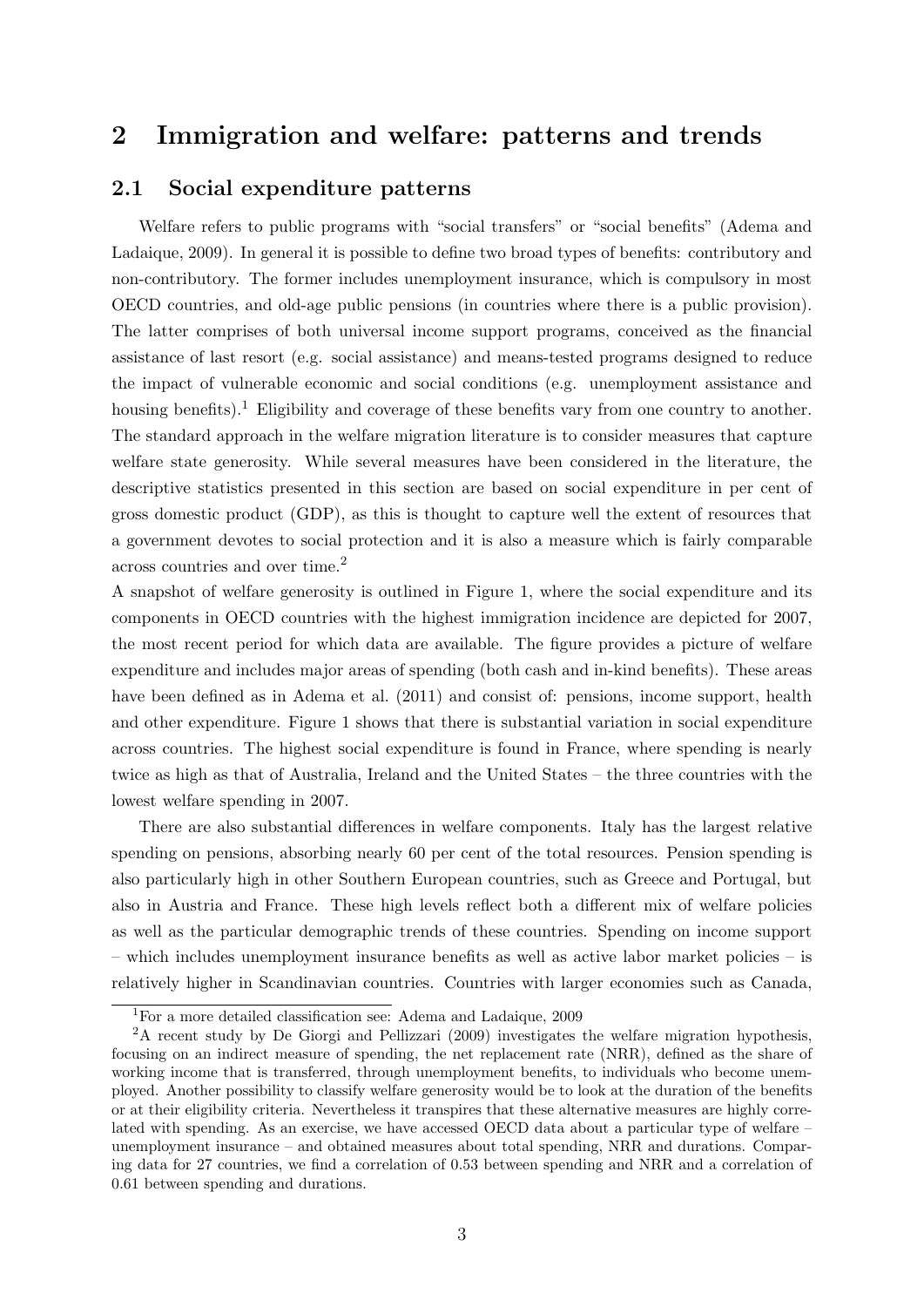

<span id="page-5-0"></span>Figure 1: Social expenditure and spending components in per cent of GDP, 2007

Source: SOCX database [\(http://stats.oecd.org\)](http://stats.oecd.org), own elaborations. Pensions include spending on "old age" and "survivors". Income support includes spending on "incapacity", "active labor market policy" and "unemployment". Other expenditure includes spending on "family", "housing" and "other social policy areas". ISO country codes are: AUS=Australia, AUT=Austria, BEL=Belgium, CAN=Canada, CHE=Switzerland, DEU=Germany, DNK=Denmark, ESP=Spain, FIN=Finland, FRA=France, GBR=United Kingdom, GRC=Greece, IRL=Ireland, ITA=Italy, LUX=Luxembourg, NLD=Netherlands, NOR=Norway, NZL=New Zealand, PRT=Portugal, SWE=Sweden and USA=United States.

Italy and the United States allocate a small share of the GDP to this type of welfare program. Expenditure on health is relatively high in some Western European countries, such as Belgium, France and Germany. Nevertheless, relatively high figures are also recorded for Canada, New Zealand and the United States, where expenditure on health accounts for about 40 per cent of total spending.

The remaining expenditure components mainly comprise of social assistance schemes, including housing and family benefits, as well as unemployment assistance. The countries with largest social assistance spending are Denmark, Sweden and the United Kingdom. Strikingly, countries such as Italy and the United States devote a very marginal share of GDP to these programs.

Using social expenditure in per cent of GDP to describe time trends in welfare generosity, Figure [2](#page-6-0) reports social expenditure patterns for major immigration countries aggregated into three groups  $(EU-15/CHE/NOR, US and AUS/CAN/NZL).$ <sup>[3](#page-5-1)</sup> As the figure shows, spending increased in all OECD countries from 1980 to 2010. After a sharp rise in the beginning of the 1990s, however, expenditure remained constant. Interestingly, spending patterns of the EU-15/CHE/NOR region and the United States were rather similar. However, the determinants of such changes were somewhat different between the two regions. An inspection of expenditure components reveals that while most of the increase in the EU-15/CHE/NOR region is attributable to pen-

<span id="page-5-1"></span><sup>3</sup>The EU-15 comprises of Austria, Belgium, Denmark, Finland, France, Germany, Greece, Ireland, Italy, Luxembourg, the Netherlands, Portugal, Spain, Sweden and the United Kingdom.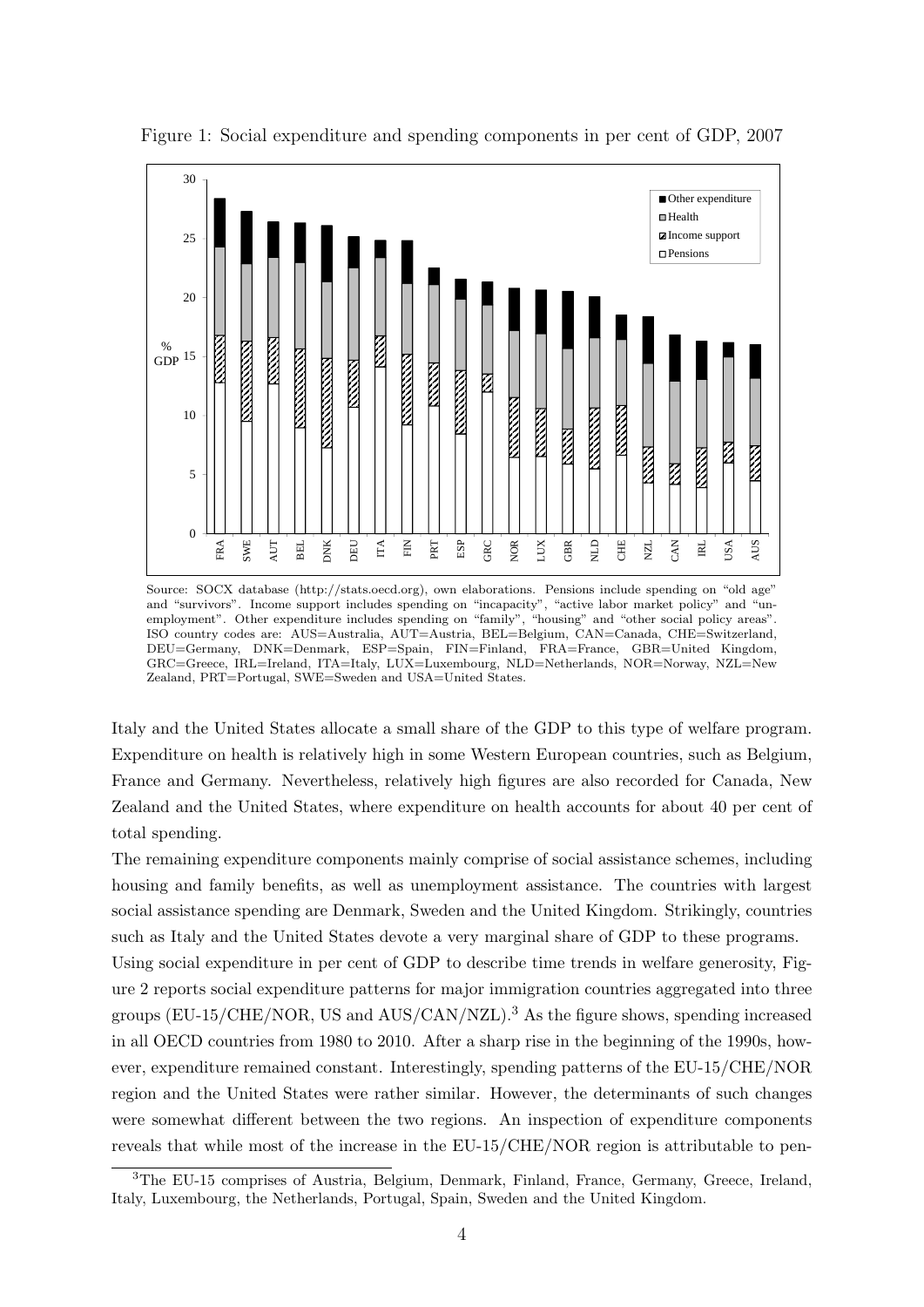sions, in the United States the area that contributed the most to the increase was health. In the following we focus on immigration trends and the skill composition of immigrants and examine whether immigration has evolved in the same manner as welfare spending.

<span id="page-6-0"></span>



Source: SOCX database [\(http://stats.oecd.org\)](http://stats.oecd.org), own elaborations.

#### 2.2 Recent immigration patterns

From 1990 to 2010 26 million people migrated to Europe compared with 23 million to the United States, 1.6 to Australia and 0.5 to Japan [\(Boeri,](#page-17-1) [2010\)](#page-17-1). Countries such as Ireland and Spain experienced a doubling of their foreign to domestic population ratios in the period 2000 to 2010. Table 1 reports most recent information about immigration flows.<sup>[4](#page-6-1)</sup> Overall, Western Europe has attracted more immigrants than the United States. Within Europe Germany, Spain and the United Kingdom had the largest number of immigrants, although the largest inflow rates (i.e. normalized by population in the host country) are found in Australia, Austria and Spain.

The composition by origin varies substantially, even within the EU-15 Member States (which alone accounts for more than 90 per cent of the current immigrant population residing in the whole European Union). For example the majority of immigrants in France are from African countries, while more than half of the immigrants in the United Kingdom are from Asia. For the United States the two major sending regions are Asia and Central and South America. Asia

<span id="page-6-1"></span><sup>&</sup>lt;sup>4</sup>Throughout the chapter we use the term "immigrant", bearing in mind that the definition varies across countries. For example the United Kingdom defines immigrants using a definition based on country of birth; in Germany the definition is based on nationality. For more information on the data used see [http://stats.oecd.org.](http://stats.oecd.org)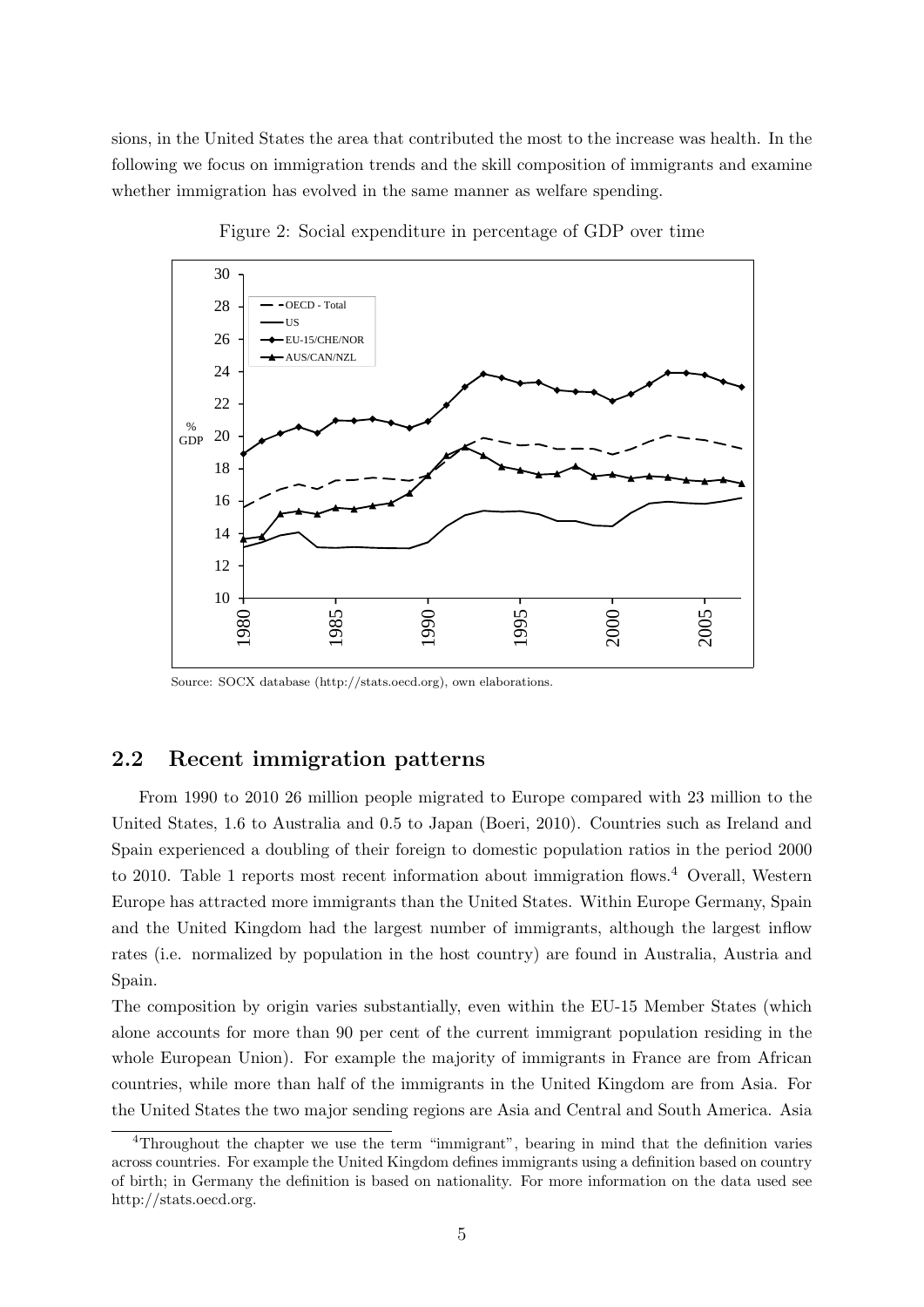is also the source of the majority of recent inflows to Australia, Canada and Japan. The table suggests that both historical ties, as well as different level of economic development, appear to be the main factors behind the substantial cross-country differences in the composition of recent immigration flows.

|             | $_{\rm Total}$ | Inflow |         | Other   | North   | Central |        |      |       |
|-------------|----------------|--------|---------|---------|---------|---------|--------|------|-------|
| Country     | inflow         | rate   | $EU-15$ | Europe  | America | & South | Africa | Asia | Other |
|             |                |        |         |         |         | America |        |      |       |
| Austria     | 91.8           | 0.011  | 26.6    | 47.0    | 2.0     | 1.6     | 3.8    | 18.4 | 0.6   |
| Belgium     | 102.4          | 0.009  | 30.0    | 32.7    | 3.2     | 3.5     | 17.5   | 12.6 | 0.5   |
| Denmark     | 30.8           | 0.006  | 24.1    | 40.5    | 3.1     | 2.2     | 4.0    | 23.3 | 2.8   |
| Finland     | 18.1           | 0.003  | 11.8    | 27.4    | 1.9     | 2.0     | 10.9   | 43.7 | 2.3   |
| France      | 126.0          | 0.002  | 0.3     | 7.2     | 2.4     | 6.4     | 61.8   | 21.5 | 0.5   |
| Germany     | 599.1          | 0.007  | 15.1    | 50.8    | 3.4     | 2.9     | 4.2    | 22.8 | 0.8   |
| Italy       | 267.4          | 0.004  | 9.9     | 20.4    | 2.9     | 10.7    | 28.0   | 28.0 | 0.0   |
| Luxembourg  | 14.5           | 0.029  | 72.6    | 12.6    | 2.2     | 2.4     | 4.6    | 5.1  | 0.6   |
| Netherlands | 104.4          | 0.006  | 28.4    | 25.5    | 3.7     | 4.2     | 6.3    | 20.0 | 11.9  |
| Portugal    | 31.0           | 0.003  | 20.8    | 38.6    | 1.5     | 9.5     | 20.8   | 8.9  | 0.0   |
| Spain       | 469.3          | 0.010  | 14.9    | 18.9    | 1.1     | 32.5    | 21.2   | 11.3 | 0.1   |
| Sweden      | 82.8           | 0.009  | 17.2    | 22.7    | 1.9     | 2.9     | 15.6   | 37.2 | 2.5   |
| UK          | 329.0          | 0.005  | 16.7    | 12.8    | 5.2     | 0.0     | 6.1    | 54.1 | 5.2   |
| Australia   | 222.9          | 0.010  | 18.7    | $2.1\,$ | 2.2     | 1.4     | 9.2    | 50.2 | 16.2  |
| Canada      | 251.9          | 0.007  | 10.0    | 4.7     | 3.9     | 10.6    | 12.0   | 58.0 | 0.8   |
| US          | 1129.7         | 0.004  | 3.9     | 4.6     | 1.4     | 40.8    | 11.2   | 37.3 | 0.6   |

Table 1: Immigration inflows by region of origin, selected OECD countries, 2009

Source: OECD International Database [\(http://stats.oecd.org\)](http://stats.oecd.org). Flows for Italy and Denmark refer to 2008. The inflow rate corresponds to immigration inflow over the total population in the country.

Yet there are substantial differences across countries in terms of the skill and education level of immigrants. Hence it is important to also consider the patterns of immigration by education level. The most recent and accurate estimates are available for  $2001$ <sup>[5](#page-7-0)</sup>. Figure [3](#page-8-0) depicts how patterns of high- and low-skilled immigration have evolved during the period 1991-2001. The top panel of the figure represents the stocks of both immigrants with primary education (low-skilled) and those with tertiary education (high-skilled) in  $1991<sup>6</sup>$  $1991<sup>6</sup>$  $1991<sup>6</sup>$  Stocks are represented in the map in percentage of the total population. As can be seen, largest immigrant stocks with primary education were found in Australia, Canada, New Zealand and regions of Western Europe. In the United States, as well as in the remainder of Western Europe and Sweden, the percentage of immigrants with primary education was between 2 and 4 per cent, while in all remaining countries the relative stocks were below 2 per cent. In Australia, Canada, Japan and the United States the stocks of immigrants with tertiary education were broadly similar in size to those with primary education. A different picture appears in Europe, where in all countries except Switzerland the percentage of highly educated immigrants was below 2 per cent.

The lower panel of Figure [3](#page-8-0) depicts changes in the relative stocks of immigrants between 1991 and 2001. During this period overall immigration increased substantially; however the patterns

<span id="page-7-0"></span><sup>5</sup>Migration estimates are obtained from the "Data Set 1990-2000 with Gender Breakdown (Rel. 2.1)" [\(http://perso.uclouvain.be/frederic.docquier/oxlight.htm\)](http://perso.uclouvain.be/frederic.docquier/oxlight.htm). These estimates are obtained combining sources such as censuses and population registers. For more details see [Docquier and Marfouk](#page-18-2) [\(2006\)](#page-18-2) and [Docquier et al.](#page-18-3) [\(2009\)](#page-18-3).

<span id="page-7-1"></span><sup>&</sup>lt;sup>6</sup>The dataset also provides information on immigrants with secondary education, which are not considered in the figure. Yet comparing primary and tertiary educated immigrants provides insight for understanding the patterns of high- and low-skilled immigration during 1991 to 2001.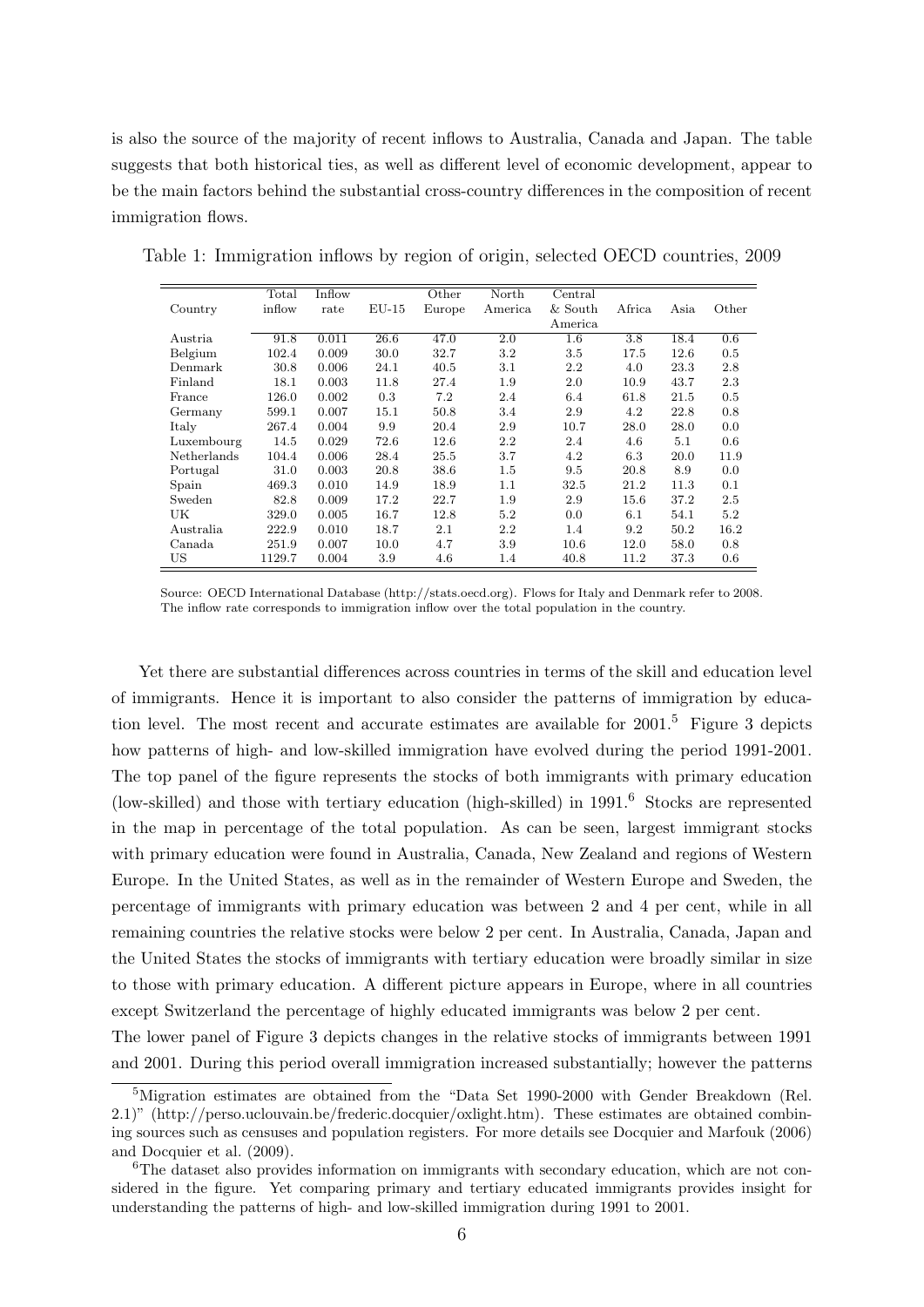differed for the groups of immigrants with low and high education. While it is possible to observe a strong association between the stock of immigrants with tertiary education and its decennial change (the correlation for the countries in the map is 0.61), there seems to be a major redistribution across countries of low-educated immigrants (the correlation between the 1991 stock and the 1991 to 2001 change is 0.10). Hence countries which had relative large stocks of low-educated immigrants in 1991 have actually experienced a less than proportional increase in the stock of immigrants with primary education.

There are many factors behind these different trends, including differences in how the composition of skills across sending countries has evolved, but also changes in both pull and push factors of immigration, such as welfare spending, macroeconomic conditions, and immigration policies in both sending and receiving countries.

<span id="page-8-0"></span>Figure 3: Immigration: relative stocks (1991) and changes in relative stocks (1991-2001)



Change in the stocks of immigrants in  $\%$  of population (1991-2001)



Source: own elaboration from the "Data Set 1990-2000 With Gender Breakdown (Rel 2.1)" [\(http://perso.uclouvain.be/frederic.docquier/oxlight.htm\)](http://perso.uclouvain.be/frederic.docquier/oxlight.htm). Population data are from the OECD [\(http://stats.oecd.org.](http://stats.oecd.org)). Boundaries data are from http://www.gadm.org/world. Upper panel: immigration stocks for Denmark, Finland, France, Norway, Spain, Sweden, Switzerland and the United States refer to year 1990. Stocks for the Netherlands refer to 1996. Stocks for the remaining countries refer to 1991. Lower panel: immigration stocks for Denmark, Finland, the Netherlands, Spain, Sweden, Switzerland and the United States refer to year 2000. Stocks for France refer to 1996. Stocks for the remaining countries refer to 2001.

An important question is whether welfare spending has acted as a magnet for immigration and potentially altered the skill distribution of immigrants. Indeed when examining the pro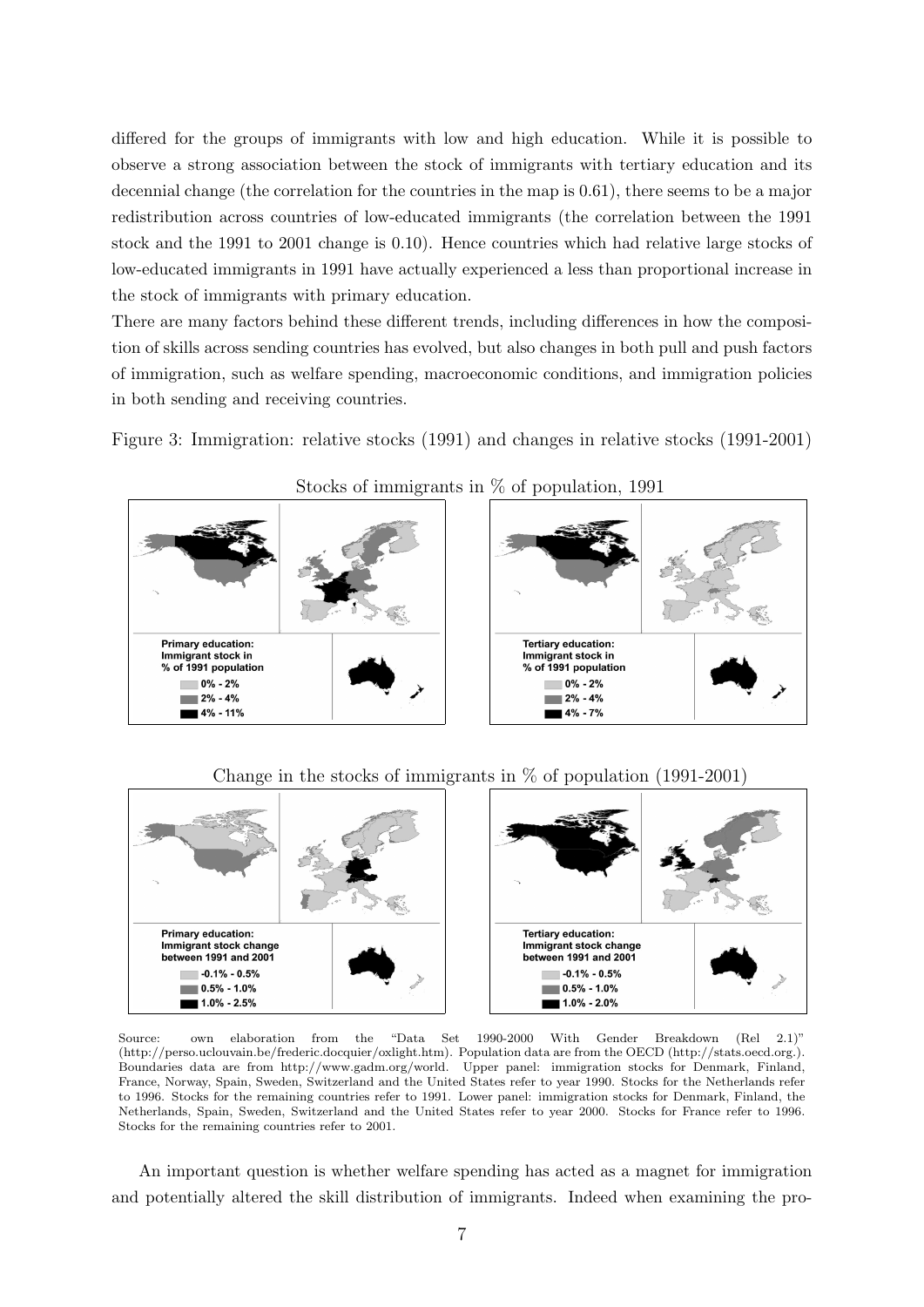portion of unskilled immigrants – defined as the share of those with primary education out of the total stock of immigrants – and welfare – measured as social expenditure as a percentage of GDP – Figure 4 shows a positive relationship. This might suggest a possible welfare magnet effect.

The empirical studies that we review in the following sections investigate whether welfare generosity in developed countries is actually one of the determinants of the changes in immigration patterns and whether immigrants of certain skills have been more prone to move to destinations with more generous social spending systems. Before surveying these empirical works, however, we briefly outline major theories linking welfare and immigration.



Figure 4: Low-skilled immigration and social expenditure

Source: own elaborations from the "Data Set 1990-2000 With Gender Breakdown (Rel 2.1)" [\(http://perso.uclouvain.be/frederic.docquier/oxlight.htm\)](http://perso.uclouvain.be/frederic.docquier/oxlight.htm) and SOCX database (http://stats.oecd.org).

### 3 Theories on welfare and migration

#### 3.1 The welfare magnet hypothesis

The welfare magnet hypothesis was first coined in a seminal paper by [Borjas](#page-17-0) [\(1999\)](#page-17-0). This hypothesis refers to how welfare generosity acts as a pull factor for migration and how it influences the skill composition of immigrants. More specifically, it states that immigrants prefer to locate in countries with generous welfare provisions to insure themselves against labor market risks. This effect may not be necessarily limited to unskilled immigrants, since also high-skilled immigrants may prefer to live in countries with larger social benefit systems, e.g. because economic fluctuations might affect their employment perspectives irrespective of the skill level.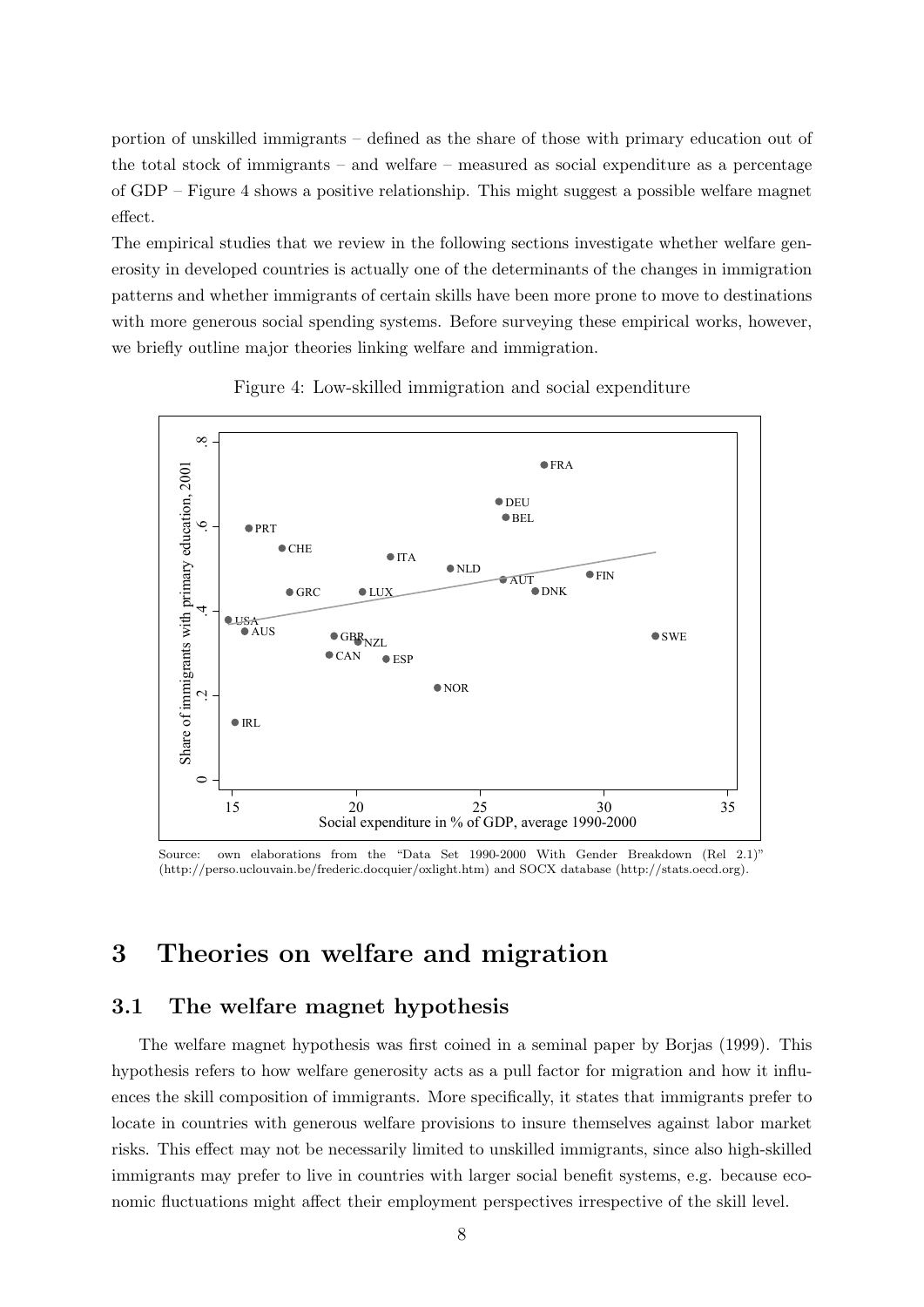[Borjas](#page-17-0) [\(1999\)](#page-17-0) argues that welfare could influence immigration through several channels. First more generous welfare countries might attract immigrants who otherwise would have not immigrated. Second the existence of social safety nets might also retain immigrants who would have otherwise returned to their country of origin. To prove his point, Borjas uses the example of the United States, claiming that substantial interstate dispersion in welfare benefits has affected the residential location choices of international immigrants. Immigrants to the United States are individuals who have already borne the cost of immigration. Hence the cost of choosing one state or the other is negligible. This implies that immigrants who receive welfare tend to choose, and thus be clustered in, states which offer the highest social benefits. On the other hand, welfare will not be a strong incentive to migrate across states for US natives because they still have to bear the costs of moving. As a consequence, native welfare recipients tend to be more dispersed across states.

While it efficiently explains the potential role of welfare in attracting immigrants, Borjas' model ignores the importance of the role other determinants of immigration play, such as social networks. Networks provide information about labor market opportunities and thus reduce the cost of migration (see [Beine et al.,](#page-17-5) [2011\)](#page-17-5). On the other hand they can also be a source of information on welfare benefits for potential immigrants who are still in the source country. Another important factor is immigration policy. In many instances, in particular when it comes

to destination choices, immigrants are restricted in their choices: they are not free to move to the country with the most generous welfare system – even if they wished to. This may be because of certain barriers to migration – such as language and physical distance – but more importantly, as we discuss below, because of restrictive immigration policies.

#### 3.2 Migration regimes, welfare and selective immigration

In a recent paper [Razin and Wahba](#page-19-0) [\(2011\)](#page-19-0) argue that the generosity of the welfare state may affect the skill composition of immigrants, depending on the type of immigration policy adopted. In a free-migration regime a typical welfare state with relatively abundant capital and high total factor productivity (implying relatively high wages for all skill levels) attracts both unskilled and skilled immigrants. On the other hand the generosity of the welfare state attracts unskilled immigrants, as they expect to gain more from welfare benefits than what they expect to pay in taxes for these benefits, i.e. they are net beneficiaries of the generous welfare state. In contrast, potential skilled immigrants are deterred by the generosity of the welfare state. Thus the welfare state would tilt the skill composition of immigrants towards the unskilled.

In the restricted-migration regime these same considerations lead voters to favor skilled immigration and restrict unskilled immigration. Voters are motivated by two considerations: how immigration affects their wages and how it bears on the finances of the welfare state. Typically one would expect unskilled immigration to depress wages of (substitutable) low-skilled workers and to increase wages of (complementary) high-skilled workers. The opposite is true of skilled immigration. The effect of immigration on the finances of the welfare state is common to voters of all skills, since more skilled immigrants are net contributors to the welfare state, whereas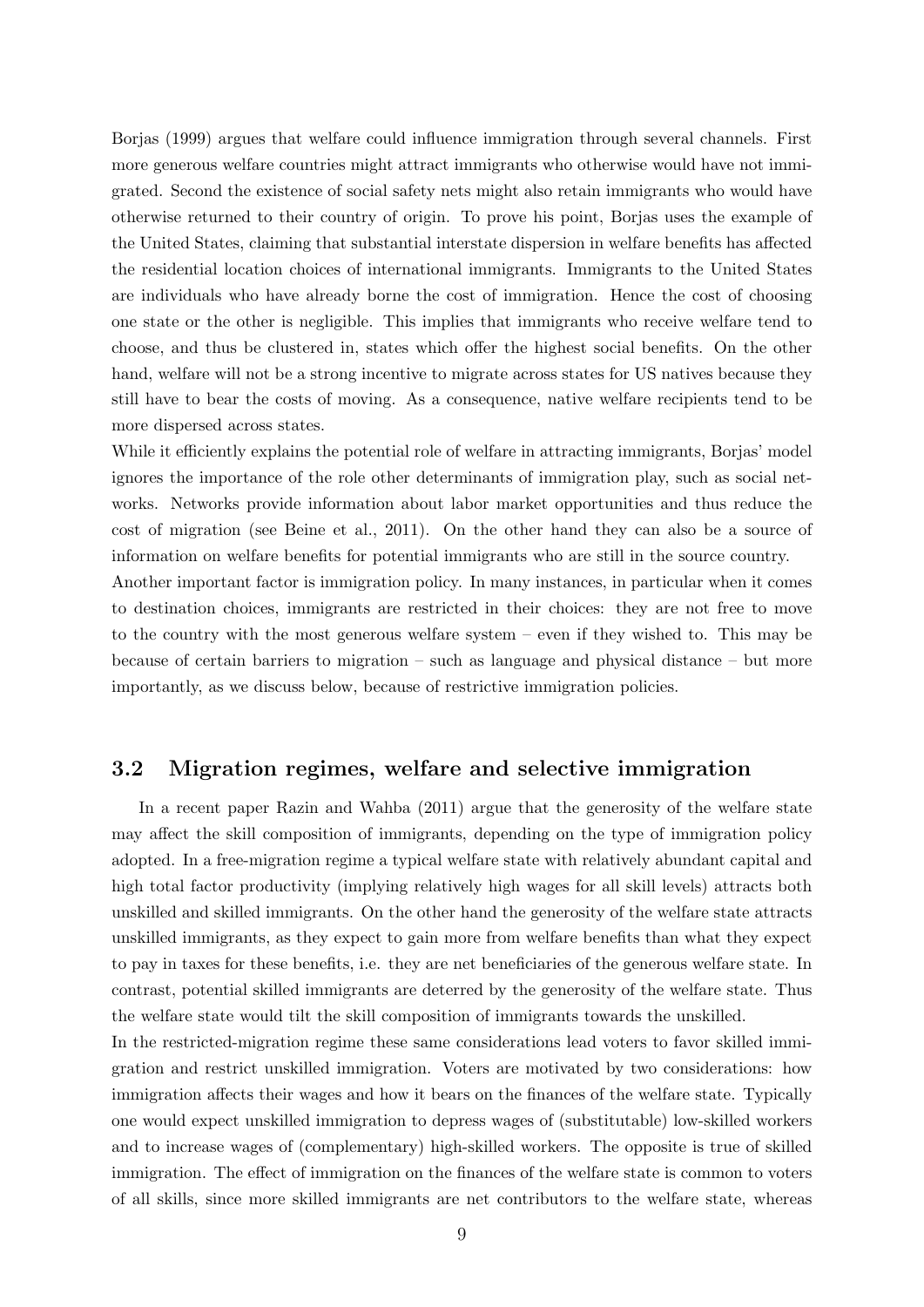unskilled immigrants are net beneficiaries. From a public finance point of view native-born voters of all types of skills would therefore favor skilled immigration and support restrictions for unskilled immigration. Hence the welfare state in a managed immigration regime would favor skilled immigration.

To sum up, the welfare magnet hypothesis put forward by [Borjas](#page-17-0) [\(1999\)](#page-17-0) predicts that immigrants are attracted by the generous welfare state. [Razin and Wahba](#page-19-0) [\(2011\)](#page-19-0) extend Borjas' idea and argue that the welfare magnet hypothesis is only expected in free-migration regimes, where migrants are free to self-select and the generosity of the welfare state attracts mainly unskilled immigrants. In a managed-migration regime, however, demand for immigrants would favor the high skilled as net contributors to the welfare system.

## 4 Are immigrants more likely to be welfare recipients?

The theoretical frameworks presented suggest that welfare systems are potential pull factors for international migration. More specifically, welfare systems influence migration decisions and migration selection, potentially leading to an adverse selection of immigrants. This section examines the empirical evidence on the welfare magnet hypothesis.

A number of papers address this hypothesis by asking whether immigrants are more likely to be welfare recipients, i.e. they test the welfare dependency of immigrants.

#### 4.1 Evidence from the United States

Using information on immigrant participation in the welfare system derived from the 1970 and 1980 US Censuses Studies, [Borjas and Trejo](#page-17-6) [\(1991\)](#page-17-6) show that recent immigrant cohorts use the welfare system more intensively than earlier cohorts. In addition they find that immigrant households "assimilate" into welfare the longer they have been in the United States. Further evidence is provided by [Borjas and Hilton](#page-17-7) [\(1996\)](#page-17-7), using data drawn from the Survey of Income and Program Participation (SIPP). They find that immigrants are more likely to receive cash benefits than natives and that the immigrant-native gap increases when non-cash transfers are included. Furthermore immigrants appear to receive welfare more frequently and for longer spells than natives. Finally the authors find evidence that there is a correlation between the type of welfare benefits received by earlier immigrants and those received by newly arrived immigrants. This suggests that immigrant social networks may disseminate information about the opportunity of receiving welfare benefits.

[Borjas](#page-17-0) [\(1999\)](#page-17-0) shows that immigrants who receive welfare benefits tend to concentrate in states with higher benefits – contrary to natives. This is taken as evidence that immigrants are more responsive to changes in welfare than natives. Yet Borjas recognizes that his findings are relatively weak in terms of statistical significance.

Although the literature on the welfare magnet hypothesis initially focused on international migration, many studies on the United States investigate welfare migration of natives across states,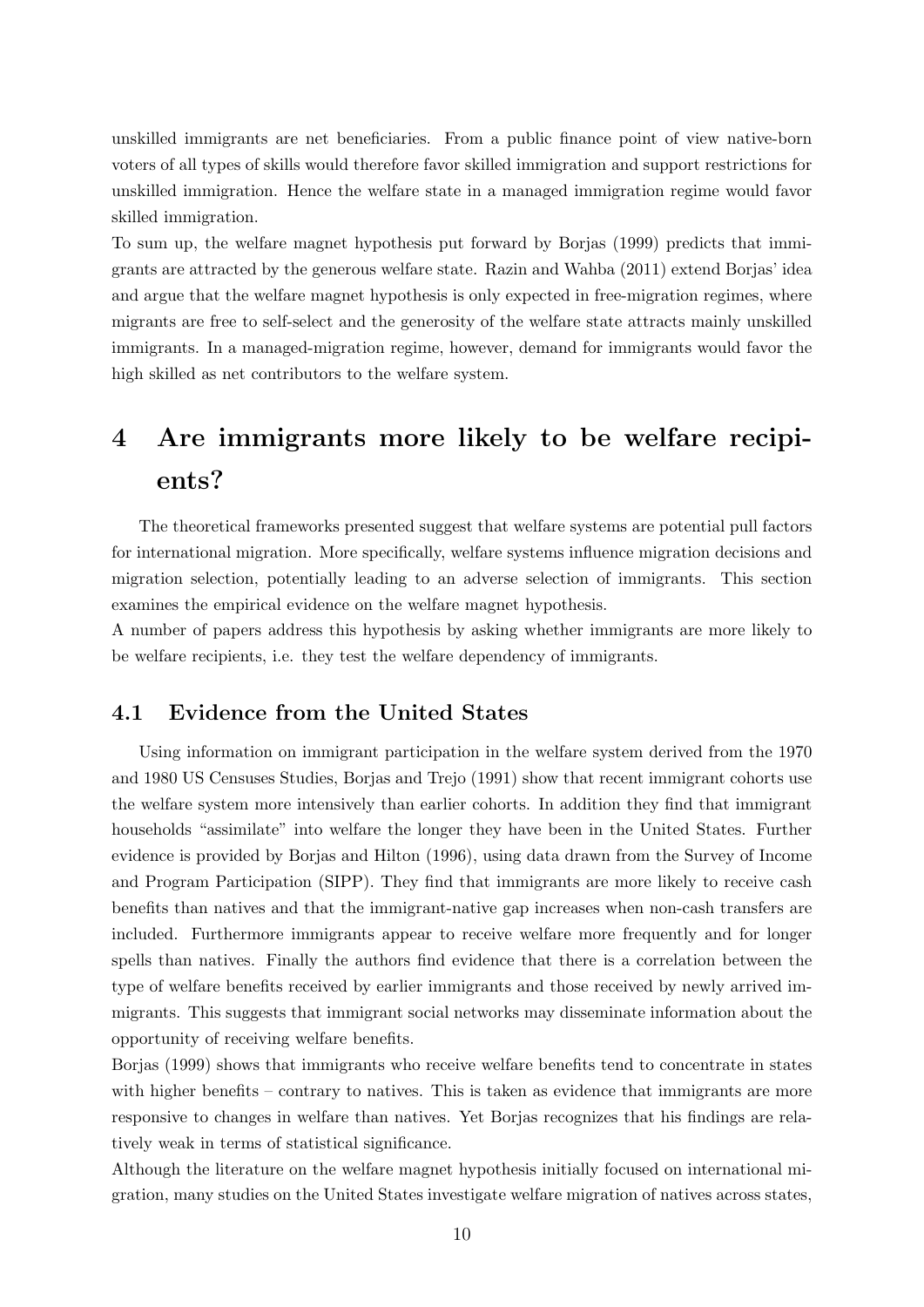obtaining mixed results. For example, [Levine and Zimmerman](#page-18-4) [\(1999\)](#page-18-4) find no substantial evidence of welfare migration. Using the National Longitudinal Survey of Youth (NLSY) between 1979 and 1992, they examine the extent to which cross-state differences in welfare generosity is associated with interstate migration. Their approach is to compare patterns of internal migration of a group which is eligible to welfare receipt (poor, single women with children) with a similar group, albeit not eligible to welfare (other poor households).

A similar approach is also implemented in other studies, where the migration behavior of single mothers – a welfare-prone group – is compared with the migration behavior of groups less prone to receiving welfare, such as married mothers. [Gelbach](#page-18-5) [\(2000\)](#page-18-5) argues that welfare migration should occur mainly among mothers with young children. He provides evidence of the existence of "life cycle welfare migration". However, statistical results for the 1990 Census are somewhat weaker than the evidence for the 1980 Census. [Enchautegui](#page-18-6) [\(1997\)](#page-18-6) explores the effects of several determinants – including welfare payments – on women's interstate migration. She finds that welfare is positively associated with the probability of moving from state to state and that the effect is larger for single mothers with young children and for women who have not recently participated in the labor market.

A similar approach using the 1980 and 1990 Censuses is adopted by [Meyer](#page-18-7) [\(1998\)](#page-18-7). He compares inter-regional migration of single mothers with moves by single women without children and married mothers. He finds evidence of moderate welfare migration, particularly when the sample of high-school dropouts is considered. More recently [McKinnish](#page-18-8) [\(2005,](#page-18-8) [2007\)](#page-18-9) provides evidence of welfare migration by focusing on cross-border migrations (i.e. short-distance moves). Her strategy is based on comparing the welfare use of individuals residing close to state borders with that of individuals living in the inner part of the state. Although imprecisely estimated, the results of her study indicate that welfare benefits affect the migration decision of individuals more likely to receive welfare.

#### 4.2 Evidence from Europe

The issue of welfare dependency of immigrants has also been examined in European countries. Using panel data for Sweden for the years 1990 to 1996, [Hansen and Lofstrom](#page-18-10) [\(2003\)](#page-18-10) compare the welfare use of immigrants and natives. Their findings indicate that after controlling for observable characteristics, welfare participation is higher among immigrants than among natives. However welfare use among immigrants tends to decrease with time spent in Sweden. This "assimilation out of welfare" for Sweden somewhat contrasts with the findings of [Borjas and](#page-17-6) [Trejo](#page-17-6) [\(1991\)](#page-17-6) for the United States. [Riphahn et al.](#page-19-1) [\(2010\)](#page-19-1) investigate a similar research question, focusing on Turkish immigrants using the German Socio-Economic Panel (SOEP). They show that this particular group is more prone to welfare use than natives. However after controlling for a set of individual and household characteristics, evidence of residual welfare dependency is statistically significant only for second-generation immigrants. [Barrett and McCarthy](#page-17-8) [\(2008\)](#page-17-8) provide a review of studies that compare immigrants' and natives' welfare use and conclude that the evidence across countries is mixed. As further indication of such contrasting results, they compare the case of the United Kingdom, where immigrants use welfare more intensively than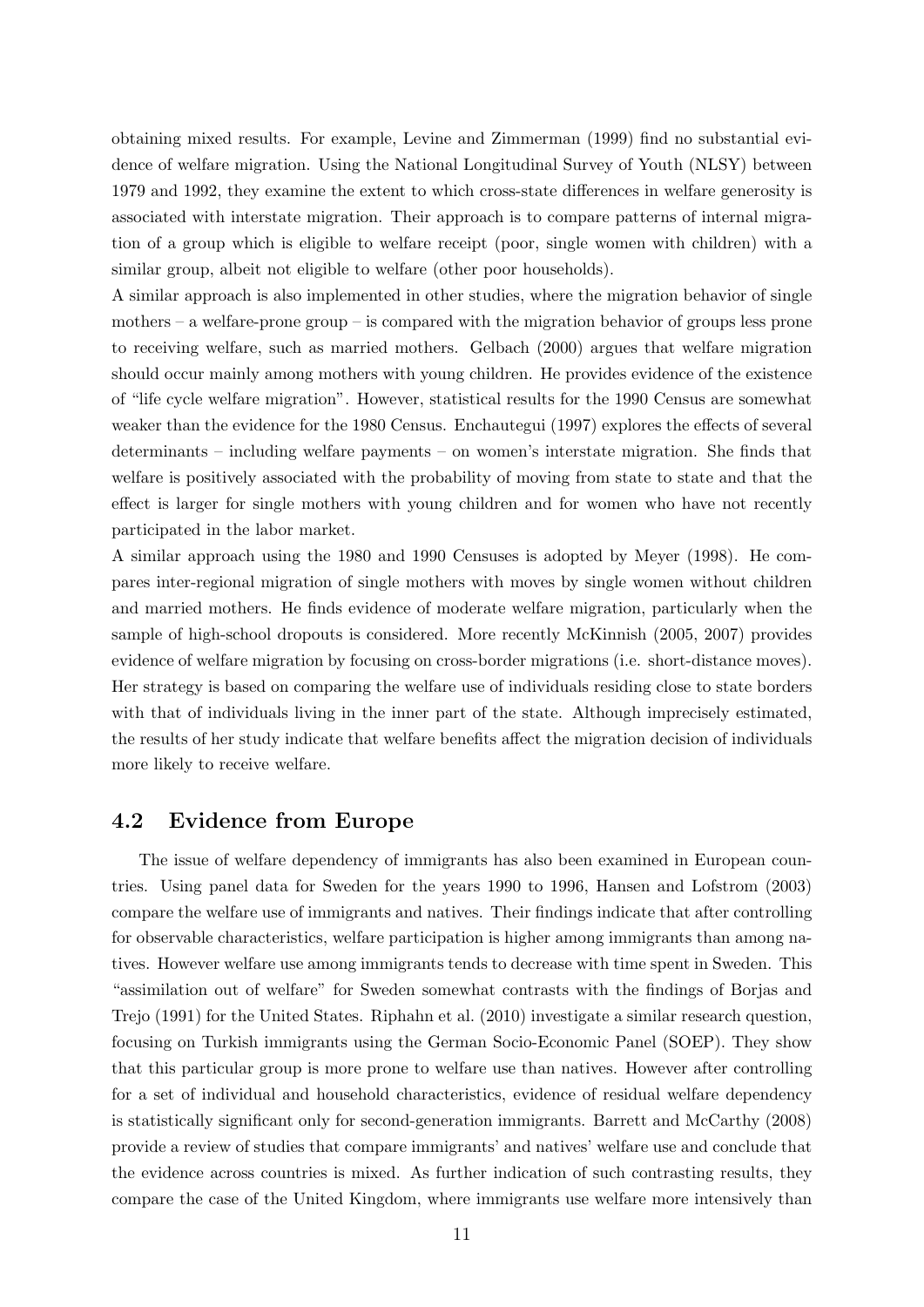natives, and of Ireland, where instead natives are more likely to participate in welfare programs. [Boeri](#page-17-1) [\(2010\)](#page-17-1) uses the EU Survey of Income and Living Conditions (EU-SILC) and finds evidence that unskilled immigrants are net recipients of non-contributory benefits, particularly in countries with generous welfare systems. Focusing on Italy [Pellizzari](#page-19-2) [\(2012\)](#page-19-2) combines data from the EU-SILC (containing information on welfare use) with administrative data (containing information on applications for locally provided welfare programs). His results show that immigrants from outside the EU are more prone to apply for welfare benefits, although once controlling for individual and household characteristics, such an effect decreases substantially. Pellizzari discusses that geographical sorting is a likely explanation of such results, since immigrants tend to self-select to wealthier regions of Italy, which are also the most generous in terms of welfare. Evidence on Europe also comes from the recent enlargement of the European Union to include Central and Eastern European countries (new Member States). While the majority of the old Member States imposed a period of "transitional rules" – adopting restrictions on the immigrations of workers from the new Member States – a few countries (Ireland, Sweden and the United Kingdom) freely opened their labor markets to immigrants. This raised the question of whether immigrants coming from relatively lower income countries would have "abused" the welfare system of the receiving countries. [Kahanec et al.](#page-18-11) [\(2009\)](#page-18-11) summarize the findings of studies which examine welfare access in Ireland and Sweden during the post-enlargement period. In Ireland no evidence of excess welfare use by immigrants is found; in Sweden, while immigrants are more likely to receive social assistance, they are less likely to participate in other welfare programs such as unemployment or sickness benefits. [Blanchflower and Lawton](#page-17-9) [\(2009\)](#page-17-9) analyse the special case of the United Kingdom, where the government imposed restrictions on welfare access to immigrants from the new Member States. On the one hand the authors provide confirmation that only few immigrants from accession countries obtained welfare benefits such as the "Income Support" or the "Jobseeker Allowance". At the same time, however, they show that these immigrants exhibit a higher probability of being in work when compared to natives and immigrants from other origins. This leads them to conclude that "[t]hey came to work and not to claim benefits" [\(Blanchflower and Lawton,](#page-17-9) [2009,](#page-17-9) p.188). Similarly, [Constant](#page-17-10) [\(2011\)](#page-17-10), in her discussion about the effect of EU enlargement, concludes that no evidence of excess welfare use can be found. Further discussion about the consequences of EU enlargement is provided in the chapter "EU Enlargement and the European Labor Markets" in this volume.

To summarize, studies about the United States provide somewhat more consistent evidence of immigrants' residual welfare dependency. These studies, however, exploit variation across US states, where interstate mobility is relatively higher compared to mobility within Europe. Immigrants in the United States are free to choose the state where to locate and can select the one with most generous welfare benefits [\(Nannestad,](#page-19-3) [2007\)](#page-19-3). On the other hand the evidence that immigrants in Europe are more likely to be welfare recipients than natives is rather mixed. This is not surprising given the difference in the types of benefits offered and the heterogeneity in welfare eligibility criteria across European countries. Furthermore, if evidence of immigrant welfare dependency is found, it appears to be rather small.

It is important to note that most of the studies cited (one exception being [Borjas,](#page-17-0) [1999\)](#page-17-0) ex-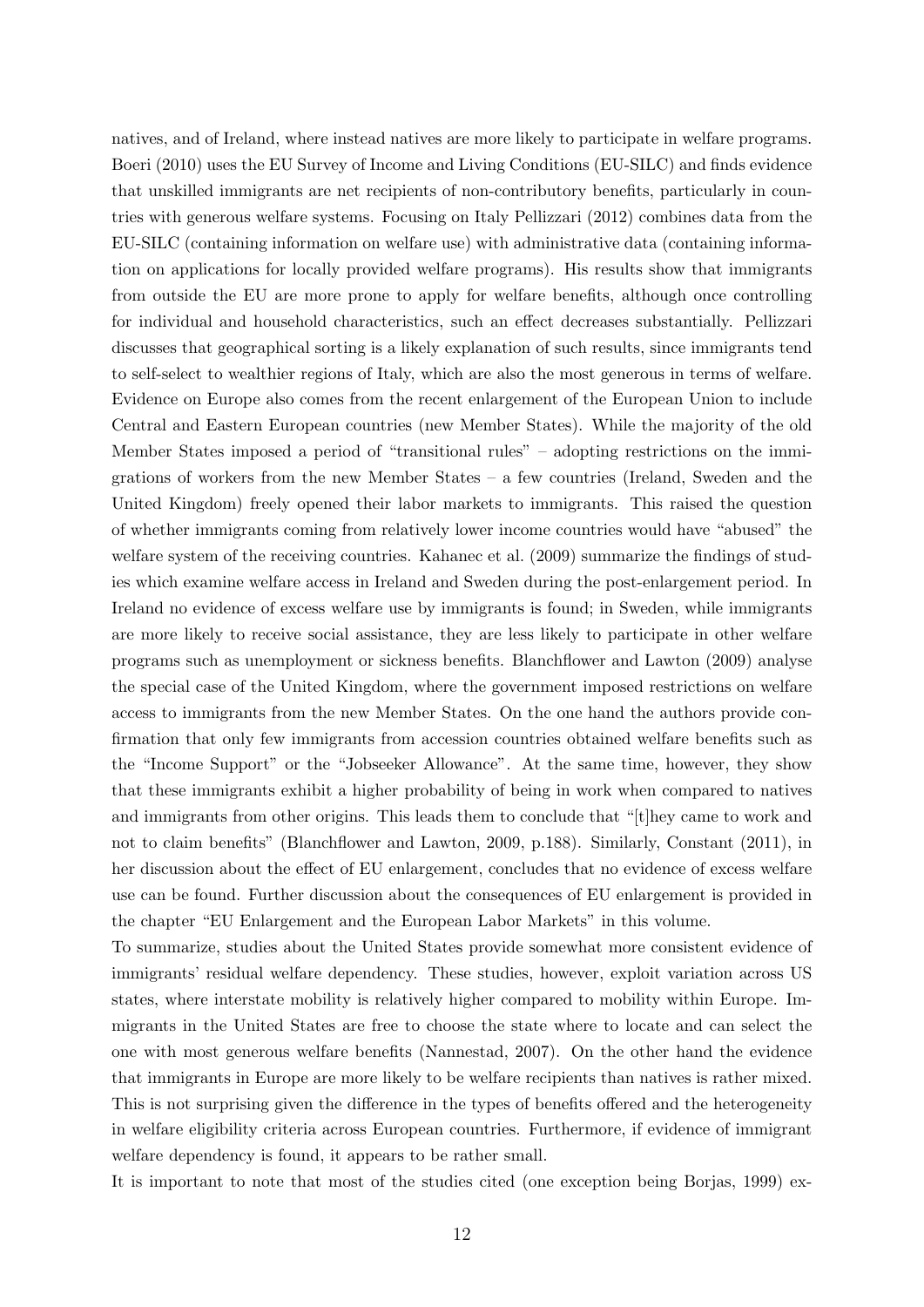amine the welfare dependency of immigrants as an indication for the welfare magnet. However immigrants' excess welfare use does not necessarily imply that generous welfare states attract immigrants. In other words, studies that examine welfare dependency among immigrants (or the welfare use gap between immigrants and natives) do not convincingly test the magnet hypothesis, i.e. whether immigrants' decisions to migrate and their destination choice are affected by the generosity of the welfare systems. There might be several reasons behind immigrants using welfare more intensively than natives. For example immigrants may have unobservable characteristics that make them more prone to be on welfare. Furthermore welfare dependency could be triggered by labor market discrimination in accessing jobs (see [Barrett and McCarthy,](#page-17-8) [2008\)](#page-17-8). A more direct approach to test the welfare magnet hypothesis comes from another branch of literature, which we survey in the next section.

### 5 Is welfare a magnet for immigrants?

Several papers examine the welfare magnet hypothesis by focusing on the locational choice of migrants. [Southwick](#page-19-4) [\(1981\)](#page-19-4) presents one of the earliest studies about welfare migration. He uses data drawn from a US study about the Aid to Families with Dependent Children (AFDC) program and presents several tests for the welfare migration hypothesis. He finds that migration flows between regions with large differentials in terms of benefits consist mostly of women who are AFDC recipients. Using information on the states of residence in 1975 and 1979 for a sample of welfare recipients from the Panel Study of Income Dynamics, [Gramlich and Laren](#page-18-12) [\(1984\)](#page-18-12) show that AFDC beneficiaries, although exhibiting very low interstate mobility, are more likely to move to a welfare generous state than to a low-benefit state. More recent evidence about Europe is provided by [De Giorgi and Pellizzari](#page-17-4) [\(2009\)](#page-17-4), who combine data from the European Community Household Panel (ECHP) with information from the OECD Database on Unemployment Benefit Entitlements and Replacement Rates. Welfare generosity in their paper is measured using the net replacement rate (NRR), i.e. the ratio between the income received when not working (e.g. unemployment benefits) and the average wage. They test the welfare magnet hypothesis by considering immigration in the EU-15 and find that welfare generosity influences migration decisions, albeit the effect is small. In a study about the determinants of immigration flows to OECD countries [Pedersen et al.](#page-19-5) [\(2008\)](#page-19-5) find that while social networks are an important pull factor for immigrants, welfare – measured by social expenditure in per cent of GDP – does not exert a significant role in attracting immigrants. They argue that immigration policies might have prevented the potential adverse selection of immigrants.

Focusing on the skill composition of immigrants, Brücker et al. [\(2002\)](#page-17-11) find that welfare-generous countries attract low-skilled workers, whilst countries with low social spending are more likely to be a magnet for high-skilled workers, since taxes are also low in these countries. As a consequence, welfare generosity may induce a negative sorting of immigrants.

One important issue that is seldom addressed in the empirical literature on the welfare magnet hypothesis is the endogeneity between welfare and immigration. A few studies have shown that actually immigration might affect welfare generosity. Using OECD panel data for the period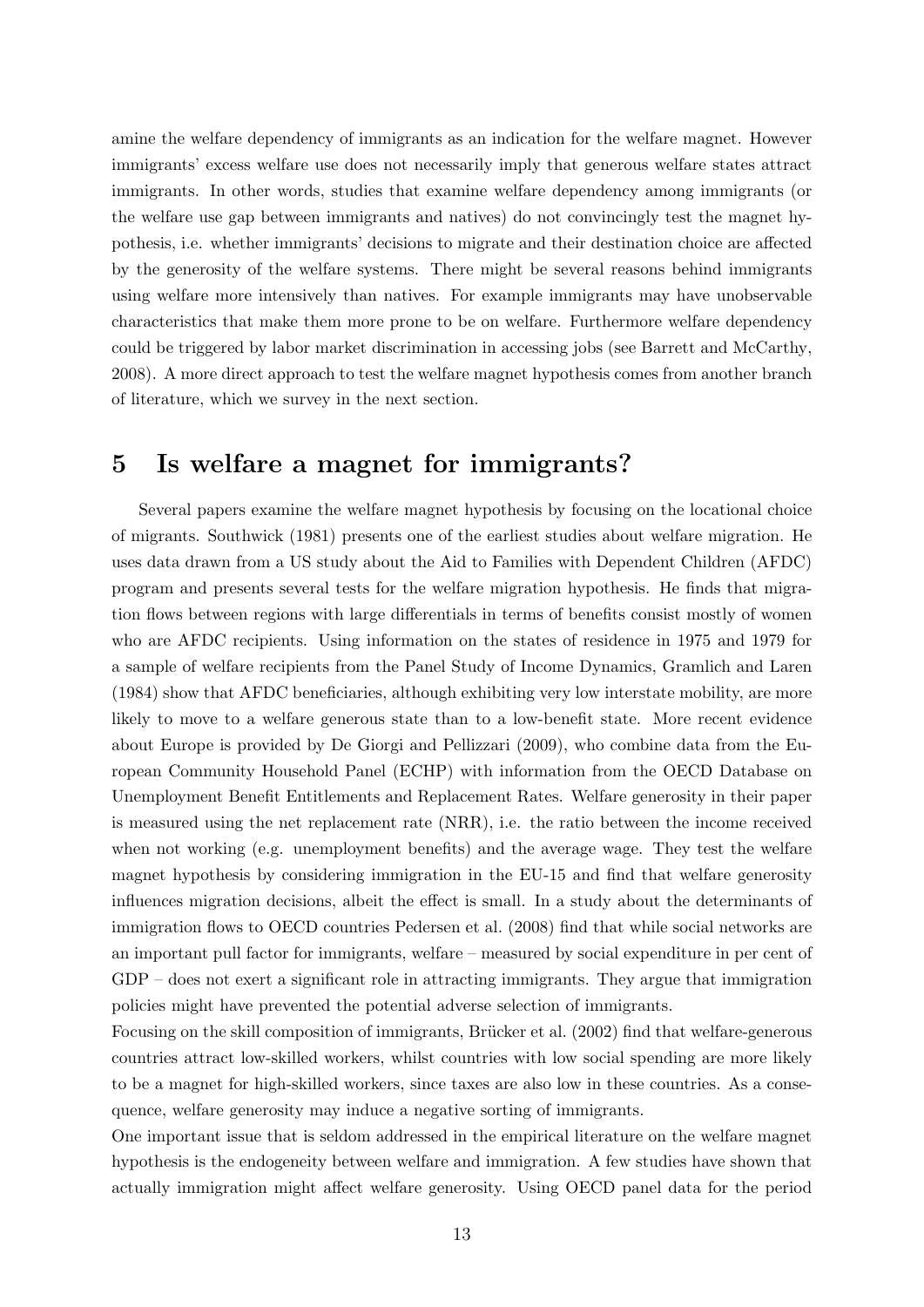1990 to 2001, Böheim and Mayr [\(2005\)](#page-17-12) find that low-skilled immigration decreases public spending, while high-skilled immigration produces the opposite effect. The recent work by [Giulietti](#page-18-13) [et al.](#page-18-13) [\(2012\)](#page-18-13) tackles the question directly of whether there exists reverse causality between welfare and immigration. The welfare magnet hypothesis is explored in the context of a particular program – unemployment insurance – and two potential sources of endogeneity are discussed. First, immigrants might affect spending by directly influencing the spending on unemployment benefits in per cent of the GDP (through participation in welfare programs, but also through taxes and consumption). Second, welfare policy could react to increasing immigration, and policymakers could encourage or discourage welfare participation of immigrants by intervening in aspects such as eligibility criteria or welfare duration. To address the endogeneity issue, the authors use the number of parties in the government coalition as an instrumental variable for unemployment benefits. The rationale is that public sectors are larger when coalitions are formed by a greater number of political parties. At the same time this instrument is thought to be uncorrelated with immigration. Using a sample of 19 European countries over the period 1993 to 2008, the ordinary least squares estimates show that unemployment benefit is positively correlated with immigration flows from non-EU countries, but not with inflows from EU origins. However, instrumental variables and generalized method of moments techniques yield an essentially zero causal impact of unemployment benefits on immigration inflows from both areas. Another recent paper that also investigates the endogeneity of welfare generosity is [Razin and](#page-19-0) [Wahba](#page-19-0) [\(2011\)](#page-19-0). They control for the endogeneity of total social spending per capita and find strong support for the magnet hypothesis under the free-migration regime (as represented by migration within the EU), and for the "fiscal burden hypothesis" under the restricted-migration regime (as represented by migration from outside the EU). Their results are robust to using total social spending as a percentage of GDP and for correcting for differences in educational quality as well as for returns to skills between the source and host countries.

To summarize, although empirical evidence on the welfare migration hypothesis is rather mixed, there are at least two potential important factors behind these unclear results. The first is that the majority of the studies above have ignored the endogeneity of the welfare system and immigration. This might have produced biased results in the estimations. Immigration may affect directly or indirectly the level of social spending, depending on many factors, such as the skill level of immigrants, the composition of the immigrant households, their proclivity to be in welfare programs, and also the duration and eligibility conditions of the programs. Indeed several papers have modeled the potential influence of immigration on redistribution and welfare spending [\(Dolmas and Huffman,](#page-18-14) [2004;](#page-18-14) [Razin et al.,](#page-19-6) [2011\)](#page-19-6). The second reason behind the mixed empirical findings might be the result of ignoring the immigration regime (i.e. whether immigration is free or restricted), which tends to underestimate the implications of immigration selectivity within the context of the welfare magnet hypothesis.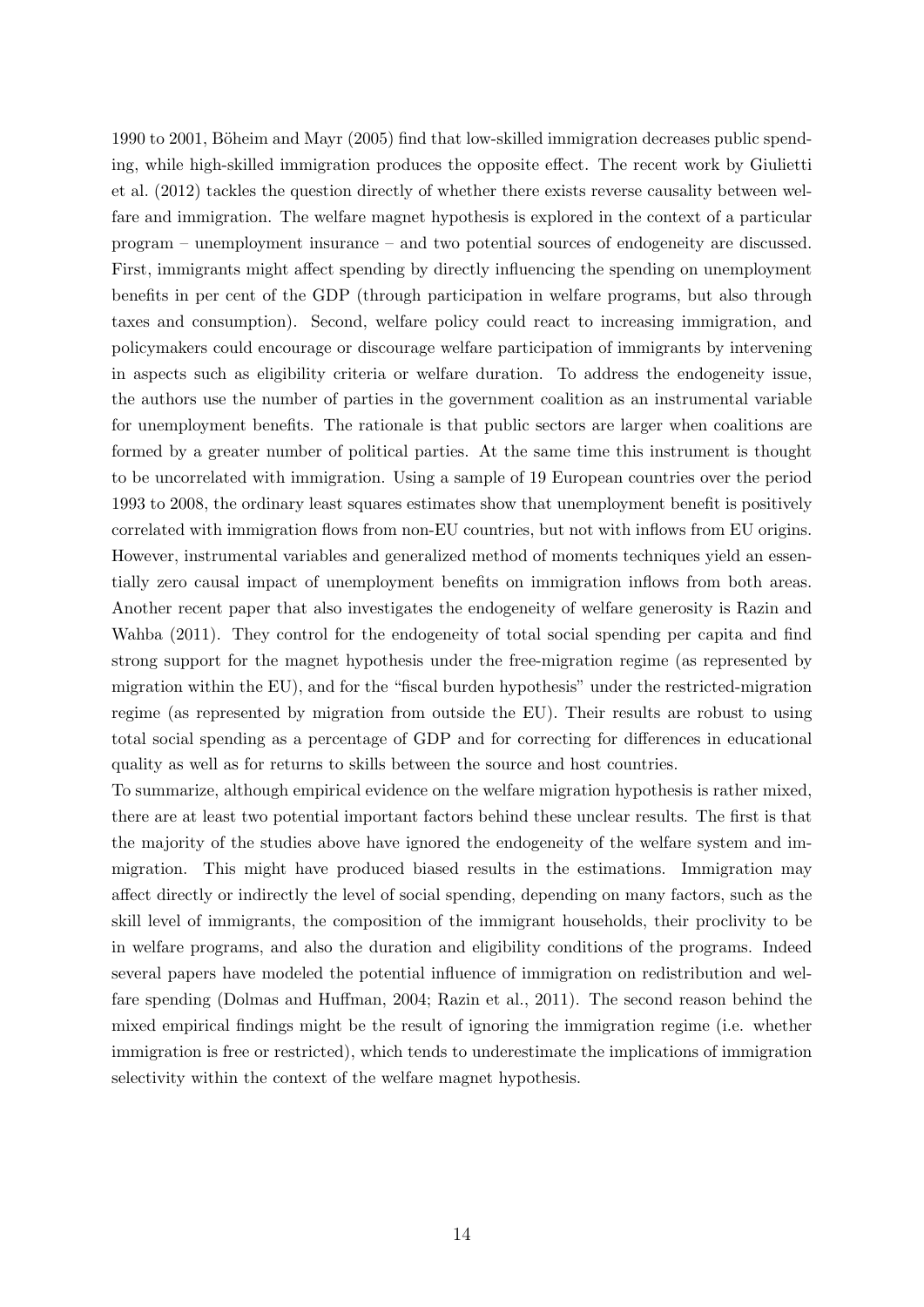## 6 Conclusion and policy implications

According to the studies reviewed in this chapter, it is plausible to conclude that fears about immigrant abuse of welfare systems are somewhat unfounded or at least exaggerated. Overall the empirical evidence on the welfare magnet hypothesis is mixed. However when evidence of a magnet effect is found, the impact tends to be rather exiguous.

We have explored two potential sources for the conflicting empirical results: the endogeneity of welfare and immigration and whether immigration in the country is free or restricted. Recent empirical evidence suggests that reverse causation between welfare and immigration potentially exists. Thus further exploring the issue of reverse causality between immigration and social spending constitutes a potential avenue for future theoretical and empirical work aiming to test the welfare magnet hypothesis. Further research will also need to consider explicitly the immigration policies and their implications.

It is also important to note that welfare is one of the many pull factors of immigration. Future research should attempt to accurately quantify the role of welfare generosity in relation to other factors, such as wage differentials, labor market conditions, tax systems and social networks.

Our review suggests that the number and characteristics of immigrants are potentially affected by not only immigration policies – which are meant to directly affect immigration flows – but also by other policies, such as welfare programs. Hence policymakers should be aware of the interactions between immigration and welfare policies. One of the major findings of a recent study by [Zimmermann et al.](#page-19-7) [\(2012\)](#page-19-7) is that while raw statistics show that welfare receipt is higher among immigrants in most of the European Union, when controlling for socio-economic characteristics, such welfare dependency persists in only a few Member States. This suggests that characteristics of immigrants directly influenced by immigration policies – such as their skill level – are important determinants of immigrants welfare use. Hence policymakers should focus on the design of selective immigration policies and at the same time should intervene on welfare programs attributes (e.g. contributory nature and eligibility criteria) by taking into account a country's immigration pattern and the characteristics of immigrants.

How well the two types of policies are integrated will have consequences on the important issues which are at the core of current debate about immigration, such as the sustainability of the welfare systems versus the potential of immigration to alleviate labor shortages and counteract the effects of an aging population.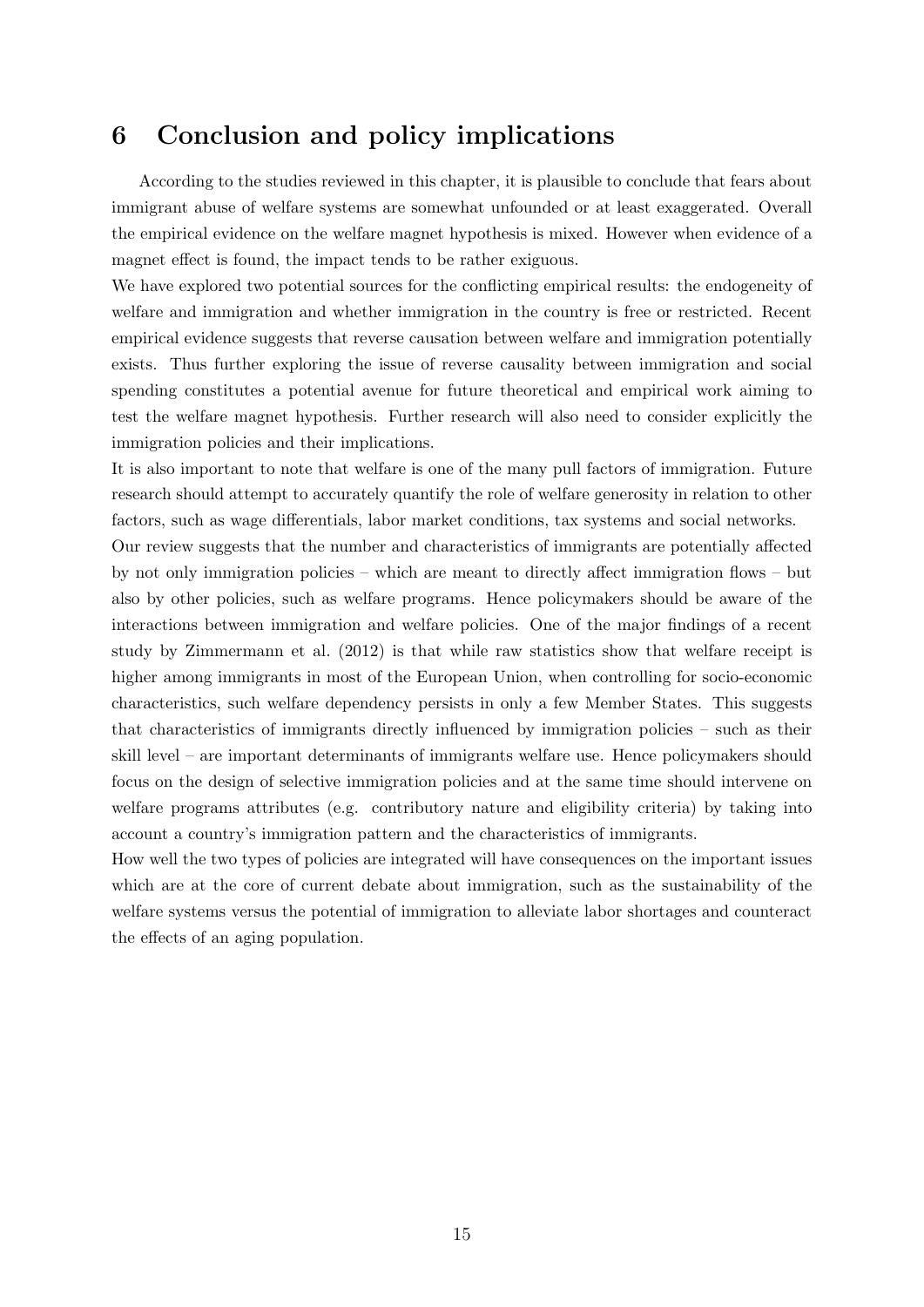## References

- <span id="page-17-3"></span>Adema, W., P. Fron, and M. Ladaique (2011). Is the European Welfare State Really More Expensive? Indicators on Social Spending, 1980-2012; and a Manual to the OECD Social Expenditure Database (SOCX). OECD Social, Employment and Migration Working Papers 124 .
- <span id="page-17-2"></span>Adema, W. and M. Ladaique (2009). How Expensive is the Welfare State? Gross and Net Indicators in the OECD Social Expenditure Database (SOCX). OECD Social, Employment and Migration Working Papers 92 .
- <span id="page-17-8"></span>Barrett, A. and Y. McCarthy (2008). Immigrants and Welfare Programmes: Exploring the Interactions Between Immigrant Characteristics, Immigrant Welfare Dependence, and Welfare Policy. Oxford Review of Economic Policy 24 (3), 543–560.
- <span id="page-17-5"></span>Beine, M., F. Docquier, and C. Ozden (2011). Diasporas. Journal of Development Economics  $95(1), 30-41$ .
- <span id="page-17-9"></span>Blanchflower, D. G. and H. Lawton (2009). The Impact of the Recent Expansion of the EU on the UK Labor Market. In M. Kahanec and K. F. Zimmermann (Eds.), EU Labor Markets After Post-Enlargement Migration, pp. 181–218. Berlin: Springer Verlag.
- <span id="page-17-1"></span>Boeri, T. (2010). Immigration to the Land of Redistribution. *Economica* 77(308), 651–687.
- <span id="page-17-12"></span>Böheim, R. and K. Mayr (2005). Immigration and Public Spending. IZA Discussion Paper 1834 .
- <span id="page-17-0"></span>Borjas, G. J. (1999). Immigration and Welfare Magnets. *Journal of labor economics*  $17(4)$ , 607–637.
- <span id="page-17-7"></span>Borjas, G. J. and L. Hilton (1996). Immigration and the Welfare State: Immigrant Participation in Means-Tested Entitlement Programs. The Quarterly Journal of Economics 111 (2), 575– 604.
- <span id="page-17-6"></span>Borjas, G. J. and S. J. Trejo (1991). Immigrant Participation in the Welfare System. Industrial and Labor Relations Review  $44(2)$ , 195-211.
- <span id="page-17-11"></span>Brücker, H., G. S. Epstein, B. McCormick, G. Saint-Paul, A. Venturini, and K. F. Zimmermann (2002). Managing Migration in the European Welfare State. In T. Boeri, G. Hanson, and B. McCormick (Eds.), Immigration Policy and the Welfare System, pp. 1–168. Oxford: Oxford University Press.
- <span id="page-17-10"></span>Constant, A. F. (2011). Sizing It Up: Labor Migration Lessons of the EU Enlargement to 27. IZA Discussion Paper 6119 .
- <span id="page-17-4"></span>De Giorgi, G. and M. Pellizzari (2009). Welfare Migration in Europe. Labour Economics 16(4), 353–363.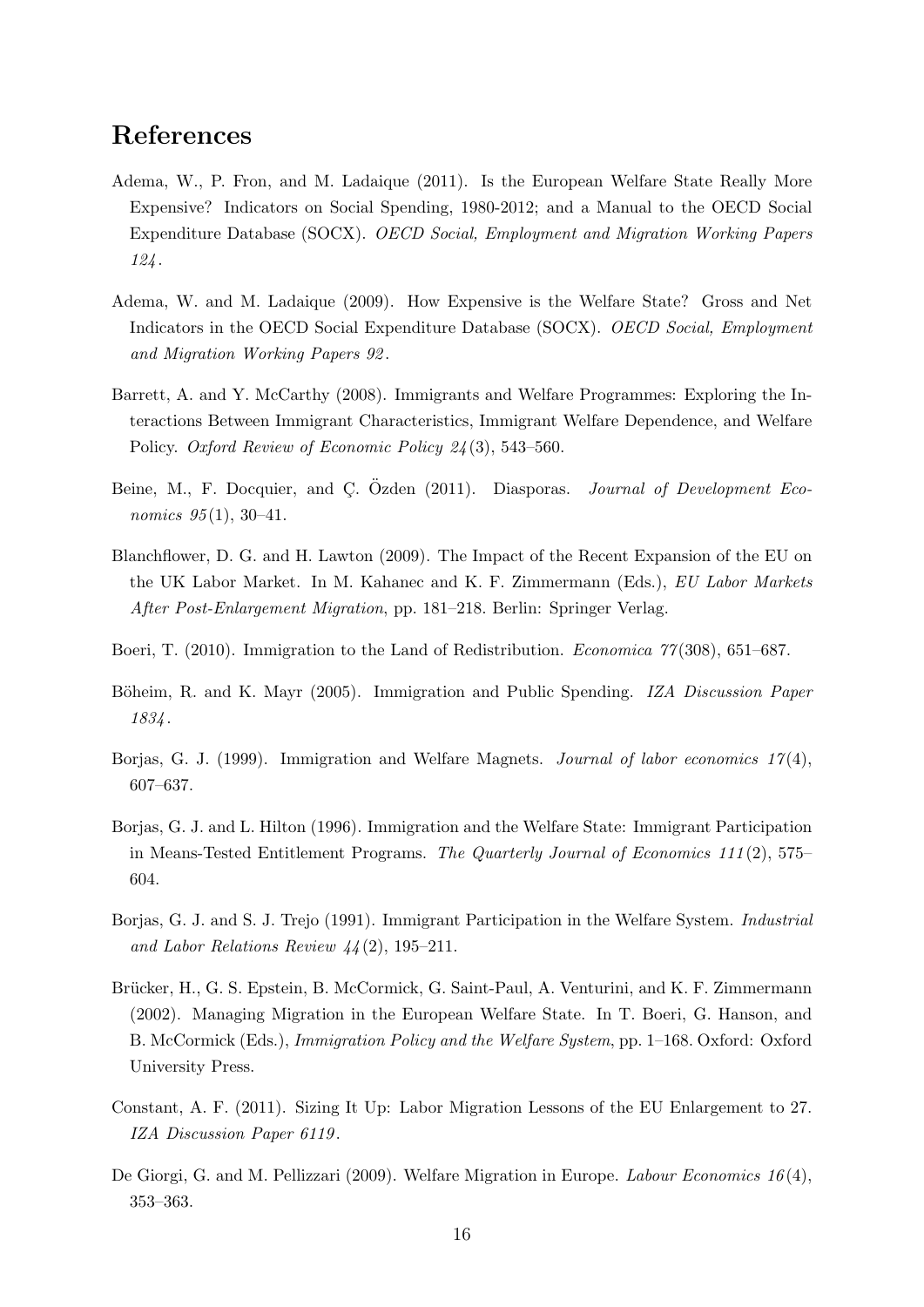- <span id="page-18-3"></span>Docquier, F., B. L. Lowell, and A. Marfouk (2009). A Gendered Assessment of Highly Skilled Emigration. Population and Development Review 35 (2), 297–321.
- <span id="page-18-2"></span>Docquier, F. and A. Marfouk (2006). International Migration by Educational Attainment, 1990- 2000. In C. Ozden and M. Schiff (Eds.), International Migration, Remittances and the Brain Drain, pp. 151–200. New York: Palgrave Macmillan.
- <span id="page-18-14"></span>Dolmas, J. and G. W. Huffman (2004). On the Political Economy Of Immigration and Income Redistribution. International Economic Review 45 (4), 1129–1168.
- <span id="page-18-6"></span>Enchautegui, M. E. (1997). Welfare Payments and Other Economic Determinants of Female Migration. Journal of Labor Economics 15 (3), 529–554.
- <span id="page-18-1"></span>European Commission (2010). Eurobarometer 71: Future of Europe.
- <span id="page-18-5"></span>Gelbach, J. B. (2000). The Life-Cycle Welfare Migration Hypothesis: Evidence from the 1980 and 1990 Censuses. University of Maryland, College Park Working Paper 00-01 .
- <span id="page-18-13"></span>Giulietti, C., M. Guzi, M. Kahanec, and K. F. Zimmermann (2012). Unemployment Benefits and Immigration: Evidence from the EU. International Journal of Manpower, Special Issue on "Migration, the Welfare State, and European Labor Markets" (forthcoming).
- <span id="page-18-12"></span>Gramlich, E. M. and D. S. Laren (1984). Migration and Income Redistribution Responsibilities. Journal of Human Resources  $19(4)$ , 489-511.
- <span id="page-18-10"></span>Hansen, J. and M. Lofstrom (2003). Immigrant Assimilation and Welfare Participation. Journal of Human Resources  $38(1)$ , 74–98.
- <span id="page-18-11"></span>Kahanec, M., A. Zaiceva, and K. F. Zimmermann (2009). Lessons from Migration after EU Enlargement. In M. Kahanec and K. F. Zimmermann (Eds.), EU Labor Markets After Post-Enlargement Migration, pp. 3–46. Berlin: Springer Verlag.
- <span id="page-18-4"></span>Levine, P. B. and D. J. Zimmerman (1999). An Empirical Analysis of the Welfare Magnet Debate Using the NLSY. Journal of Population Economics 12 (3), 391–409.
- <span id="page-18-0"></span>Mayda, A. M. (2010). International Migration: A panel Data Analysis of the Determinants of Bilateral Flows. Journal of Population Economics 23 (4), 1249–1274.
- <span id="page-18-8"></span>McKinnish, T. (2005). Importing the Poor: Welfare Magnetism and Cross-Border Welfare Migration. Journal of Human Resources  $40(1)$ , 57-76.
- <span id="page-18-9"></span>McKinnish, T. (2007). Welfare-Induced Migration at State Borders: New Evidence from Micro-Data. Journal of public Economics 91(3-4), 437-450.
- <span id="page-18-7"></span>Meyer, B. D. (1998). Do the Poor Move to Receive Higher Welfare Benefits? JCPR Working Papers 58.